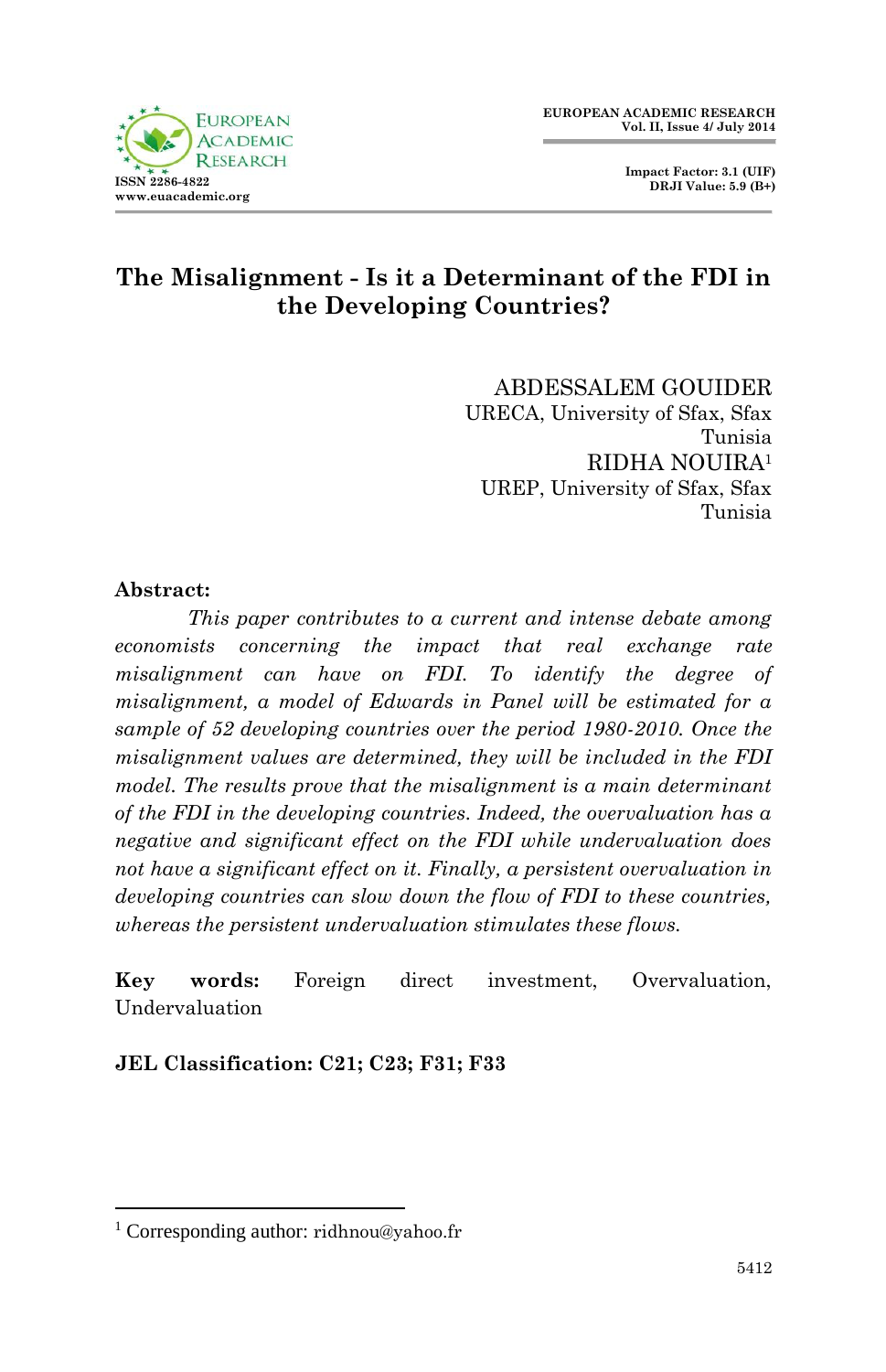# **Introduction**

During these last years, the attitude to the Foreign Direct Investment (FDI) has changed. The latter became a key factor of economic growth, in the way that several countries have liberalized their economic policy to attract more flows of FDI to increase employment, exports, tax revenue and to benefit from the technological transfer (Blomström and Kokko, 2003). Since the crisis of the debts which started in Mexico in 1982, developing countries seem to need more and more flows of FDI to fill the insufficiency of their clean financial resources. Since then, they have multiplied their economic policies to improve the attractiveness of their territories.

Beyond the traditional factors of the FDI attraction, there is another crucial incentive that has been ignored in literature, namely the misalignement of the real exchange rate. According to Edwards (1989), misalignment refers to the set of "sustained deviations of the real exchange rate observed in relation to the level of the long-term equilibrium." The degree of misalignment leads to imbalances represented by the phenomena of over-or under-evaluation of the real exchange rate which is expressed by losses or gains in competitiveness. The misalignment of the exchange rate appears to be a key determinant of the FDI flows. In fact, an overvalued exchange rate negatively affects the economic competitiveness and can reduce the FDI for domestic goods (raw materials, natural resources....) which become more expensive and discourages foreign investors. Conversely, by improving the competitiveness of domestic products, the undervaluation may attract the FDI. The prices of raw materials and domestic wages may encourage the location of multinationals.

The overvaluation is expected to cause a decrease in the entry of FDI since an overvalued of home currency may restrain foreign investors to obtain for a domestic asset, since such an investment may still be too expensive. However, the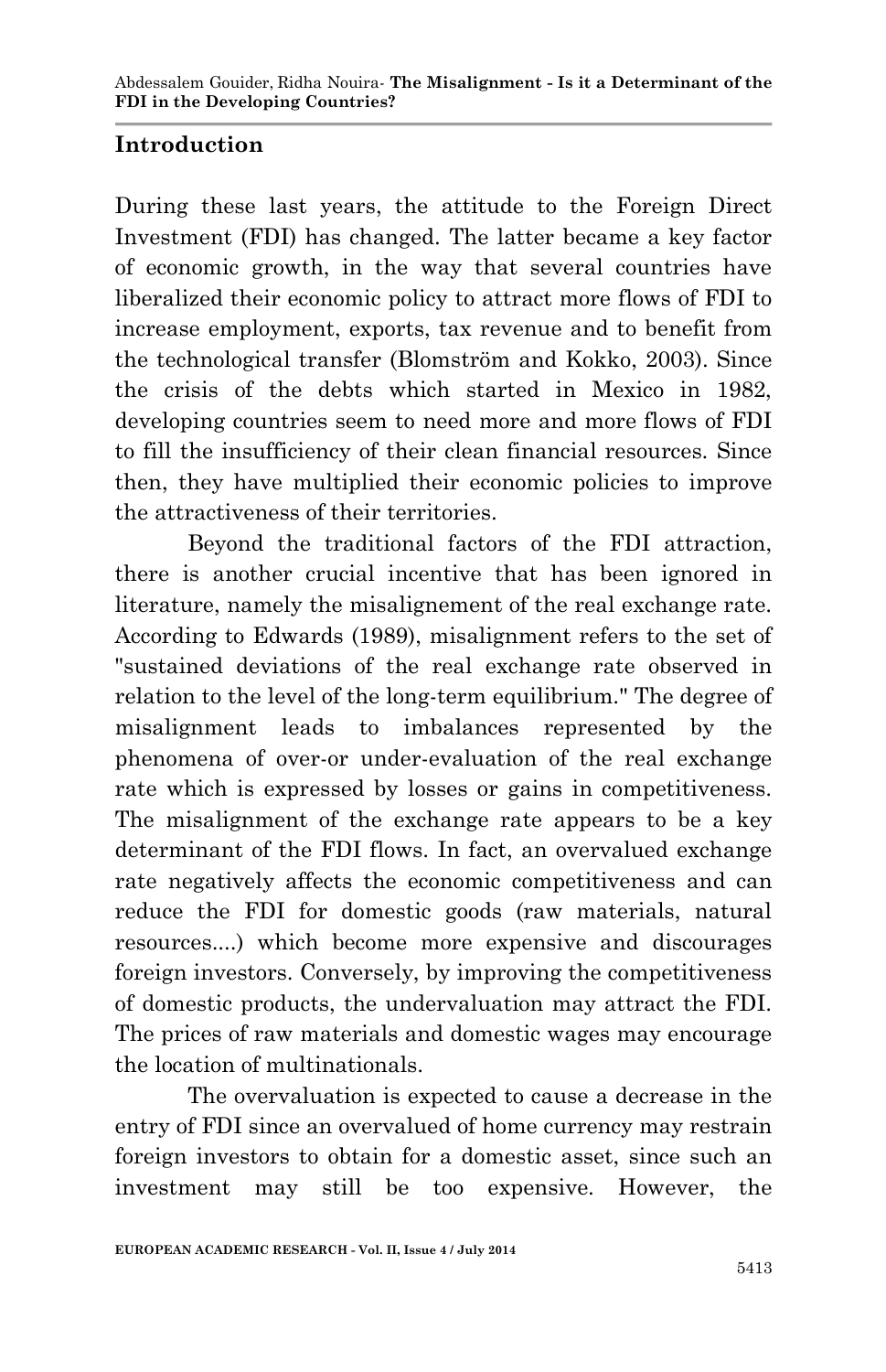undervaluation is expected to cause an increase of the entry of the FDI since an undervaluation of the home currency produces domestic assets clearly cheap for foreign investors.

The results of the empirical studies which attempted to empirically estimate the relationship between the misalignment of the real exchange rate and the FDI flows haven't been unanimously agreed. Indeed, if Grossmann and al. (2008) were able to show that the undervaluation of the dollar encourages the attraction of the FDI to the United States, then its overvaluation hampers its entry, Hasnat (1998) found no relationship between the two variables. Bénassy-Quéré and al. (2001) found that exchange-rate volatility is detrimental to the foreign direct investment (FDI) and that its impact compares with that of misalignments. One policy implication is that the building of currency blocks could be a way of increasing FDI to emerging countries as a whole. Lee and Min (2011) found that, for Korea, the effect of exchange rate volatility on the FDI is persistent, whereas the misalignment level is only temporary. However, they suggested that multinational firms consider volatility to be more a generic determinant of the foreign investment than misalignment of exchange rate level.

The aim of this paper is to contribute to the debate on the relationship between the misalignment of currencies of the developing countries and the FDI in these countries. To carry out this research, this paper is organized as follows. In the first section, we will discuss the determinants of the FDI in the developing countries. In the second section, we will determine the values of misalignment for a sample of 52 countries over the period 1980-2010. For this reason, a model in Panel of Edwards will be estimated. Finally, a set of econometric models are estimated in order to detect the direction of the relationship between the misalignment of the real exchange rate and the FDI in these developing countries.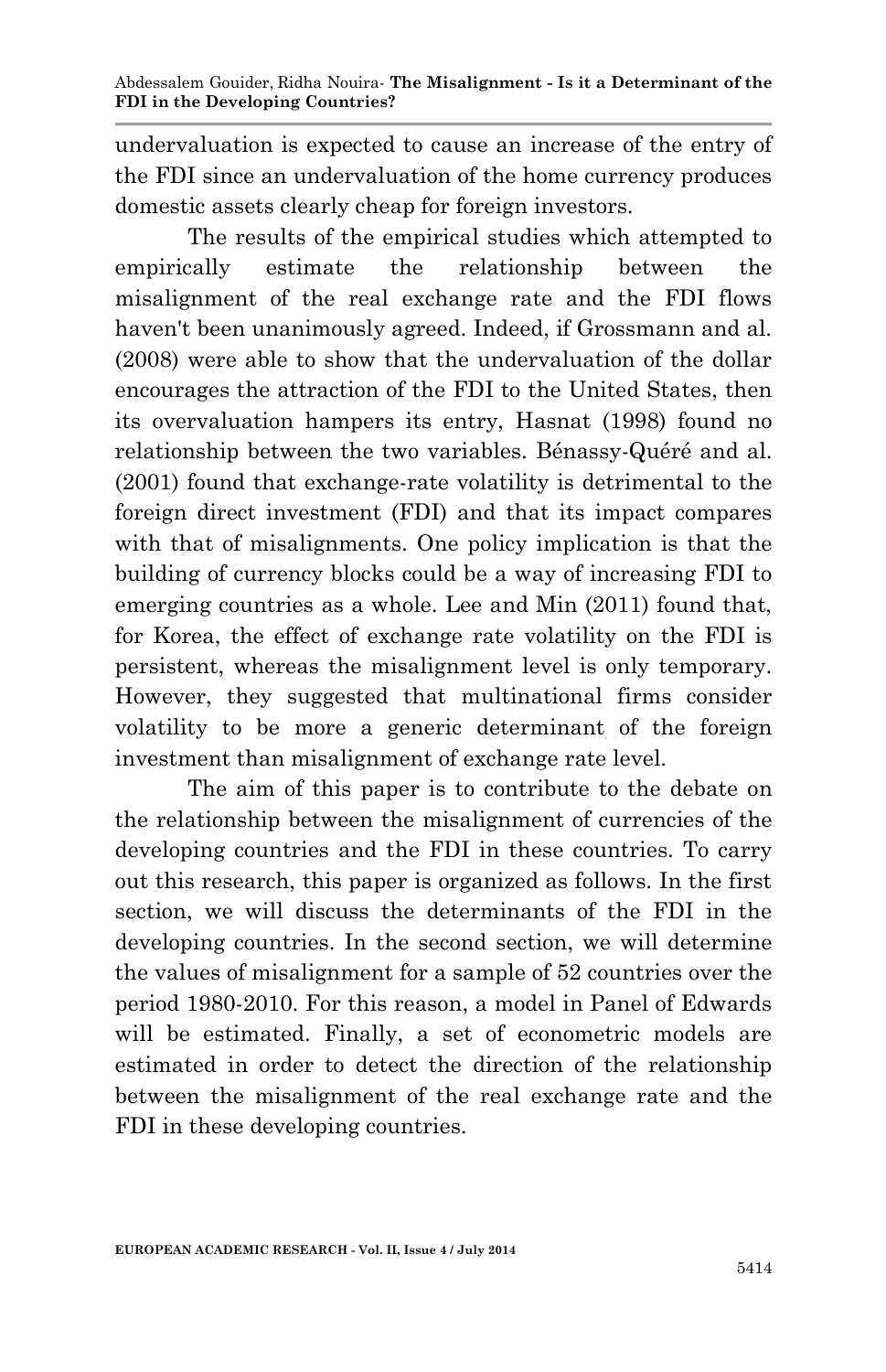# **1. Determinants of the FDI in the Developing Countries**

The objective of this section is to identify the main factors that explain the volume of FDI received by an economy of the developing countries. In fact, the majority of the developing countries try to meet the necessary criteria to attract more foreign capital. However, there is no unified theoretical framework which brings together all the determinants of the FDI. In literature, the attractiveness of the FDI is conditioned not only by economic factors but also by socio-political and institutional factors.

Economic factors are mainly related to the market size, to the degree of openness of the host economy and to the macroeconomic stability.

**The domestic market size** is considered a key factor in attracting foreign capital (Faustino and Leitao, 2010; Hailu, 2010). Some empirical studies have approximated this variable by the GDP (Billigton, 1999; Moosa 2008), while other studies used the GNP as an approximation of this factor (Metwally, 2004; Schneider and Frey, 1985). In some studies, this variable is approximated by the GDP per capita (Alkinkube, 2003).

In all cases, strong economic growth may encourage the entry of the FDI because it is synonymous with an increase in the national income and domestic demand. This favors the horizontal FDI. Indeed, multinationals seek again new market shares. So, the more economic growth in the host country is important, the greater domestic demand is and the more massive inflows of the FDI will be.

**Trade openness** is also considered as a major determinant that contributes positively to the FDI (Asiedu, 2002; Fedderke and Romm, 2006). The more liberal economy of the host country will be encouraged the more foreign firms to locate in this country. They will undergo fewer customs taxes and will be more likely to find markets for their products. Besides the market size, Alkinkube (2003) showed that the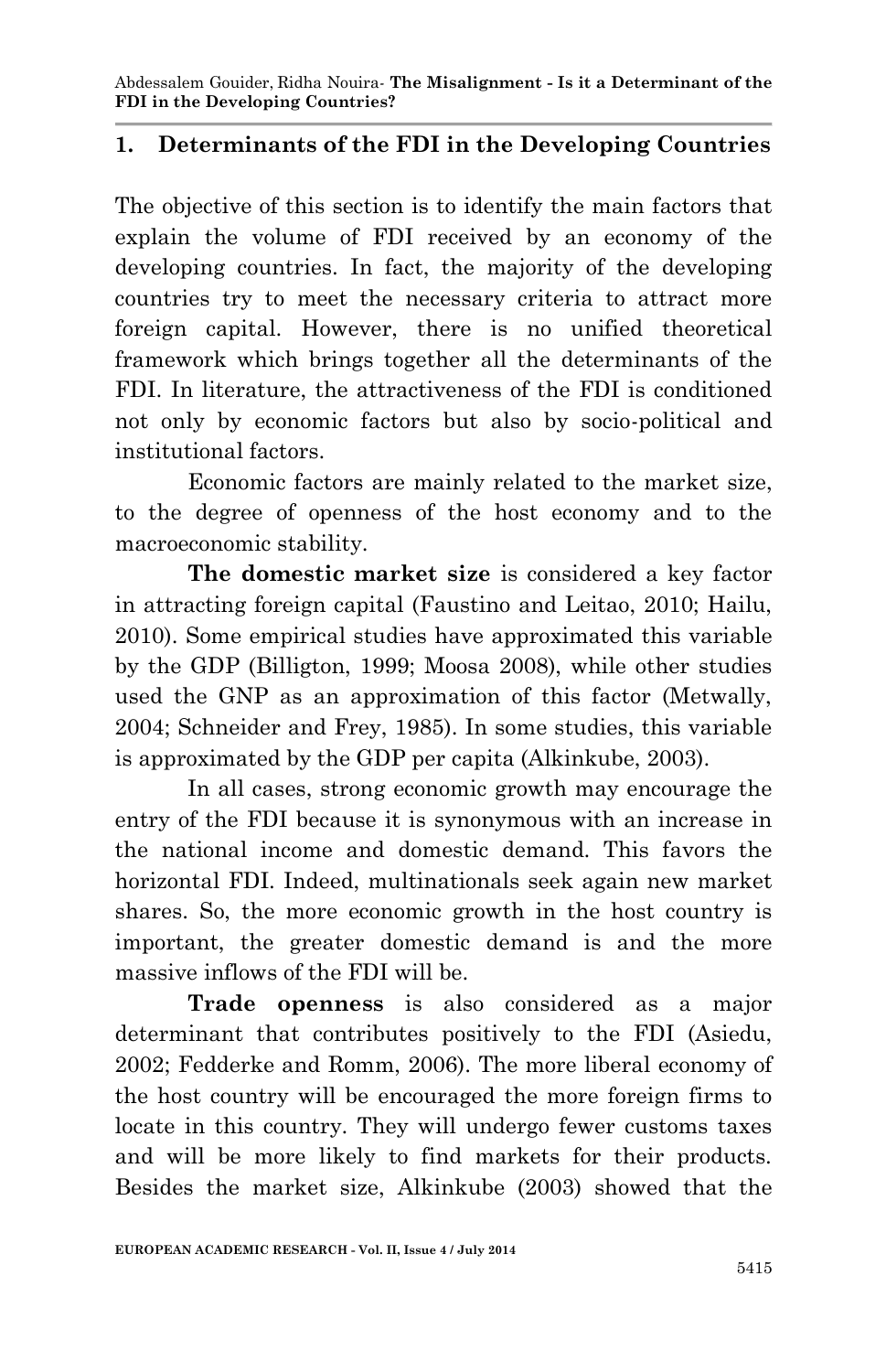decision whether to invest in a developing country also depends on the economic liberalization and the export promotion policies. Several empirical studies have shown a positive relationship between trade openness and the FDI (Chakrabarti, 2001; Asiedu, 2002). Generally, the economic openness is measured by the sum of imports and exports relative to the GDP.

**The quality of infrastructure** is an indicator of attractiveness of the FDI. Indeed, the establishment of a basic infrastructure (roads, airports, telecommunications ...) may attract foreign investment flows (Asiedu, 2002; Deichmann et al., 2003). The infrastructure is at the origin of productivity gains because it allows the minimization of production costs (costs of communication, transport, etc.). The foreign companies try to exploit cost differences between different locations. This is compatible with the vertical FDI. The quality of infrastructure in the host country is usually determined by the number of telephone lines per thousand people. In some studies, this variable is approximated by the total expenditure of the government on transportation and communication (James, 2008).

**Macroeconomic stability**: This variable is usually approximated by the inflation rate. A high inflation rate is synonymous with the national currency depreciation and thus a loss in terms of consumer purchasing power means a decline in the domestic demand. Inflation is then negatively related to the FDI (Woodward and Rolfe, 1993; Addison and Heshmati, 2003).

**Financial development** has a positive effect on the entry of the FDI (Deichmann, Karidis and Sayek, 2003). A solid financial system can facilitate the transfer of technology. It can also contribute to the realization of sustainable economic growth. This variable is approximated by the share of private credit in the GDP (James, 2008).

**The institutional and socio-political factors** refer to the political stability, governance and quality of institutions.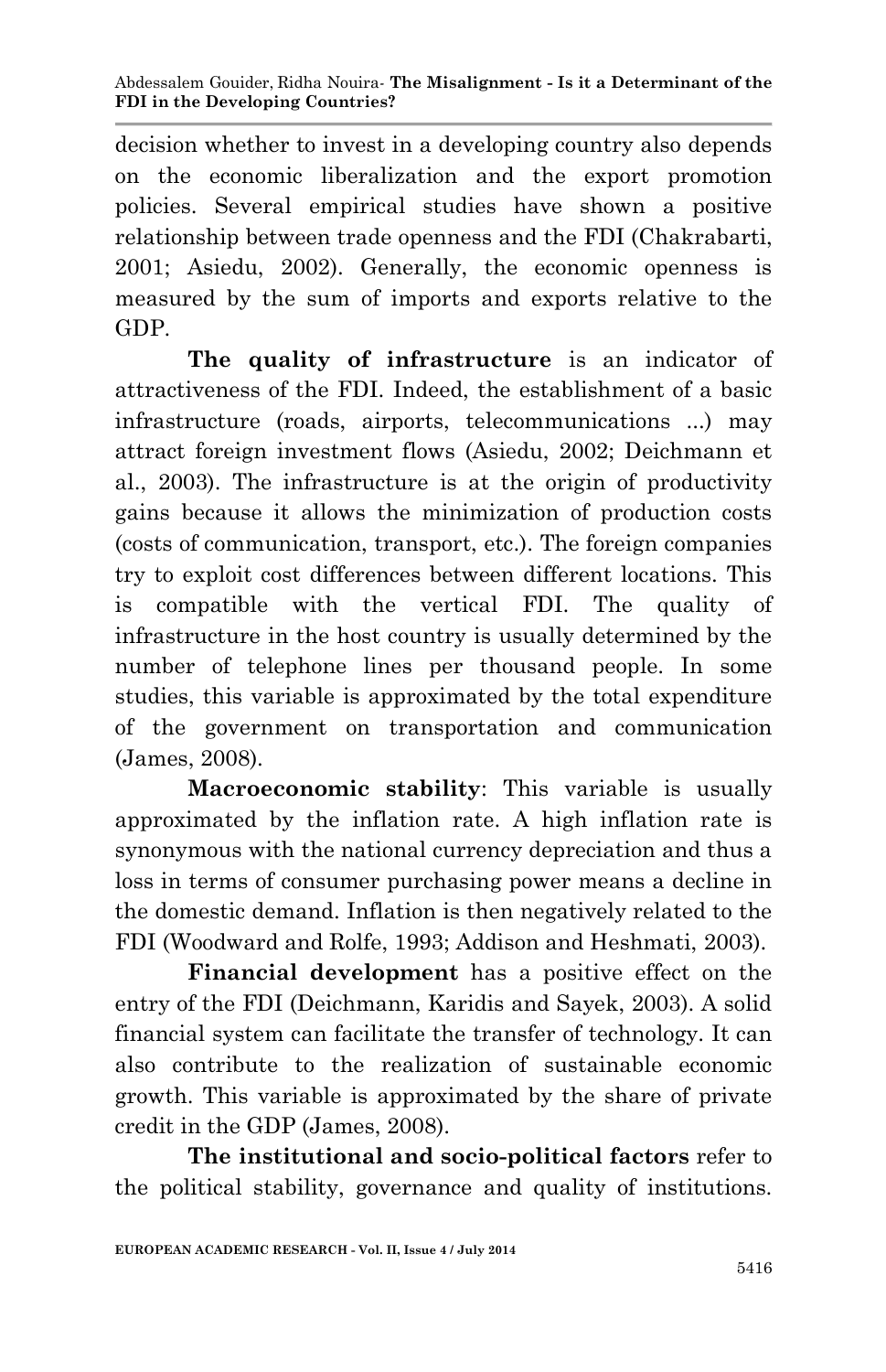Several empirical studies have shown that inefficient institutions discourage the entry of the FDI (Gastanaga et al., 1998; Asiedu and Villamil, 2000). In addition, the bad governance can produce corruption and bureaucracy. Wei (2000) studied the impact of corruption on the flows of the FDI in 45 host countries. He found a negative relationship between the level of corruption and the entry of the FDI in the host country. Thus, political instability, corruption and bureaucracy create an unfavorable environment to foreign investment because the violation of the law affects the attractiveness of territory, reduces confidence and increases the uncertainty about the potential benefits of this investment.

**The continuous search of natural resources** remains a fundamental incentive for the FDI entry and explains the important part of foreign capital in the developing countries. It is recognized that the country»s endowments of production factors (natural resources, labor and capital) can affect the attractiveness of the FDI. In this context, Aseidu (2002), and Dupasquier Osajwe (2006) showed that natural resources in the African countries attract more foreign investments.

# **2. Misalignment and FDI**

Misalignment can have positive or negative implications on the flows of foreign direct investments. Indeed, the undervaluation of the currency can stimulate the production of the exportable goods which are more competitive on the international market. This undervaluation could attract the foreign investments either because it values them, or because it reduces the cost of the production factors and increases, as a consequence, the profitability of the investments in the country. In this case, the currency undervaluation of the developing countries should increase the entry of the flows of the FDI in these countries. However, the currency overvaluation makes national products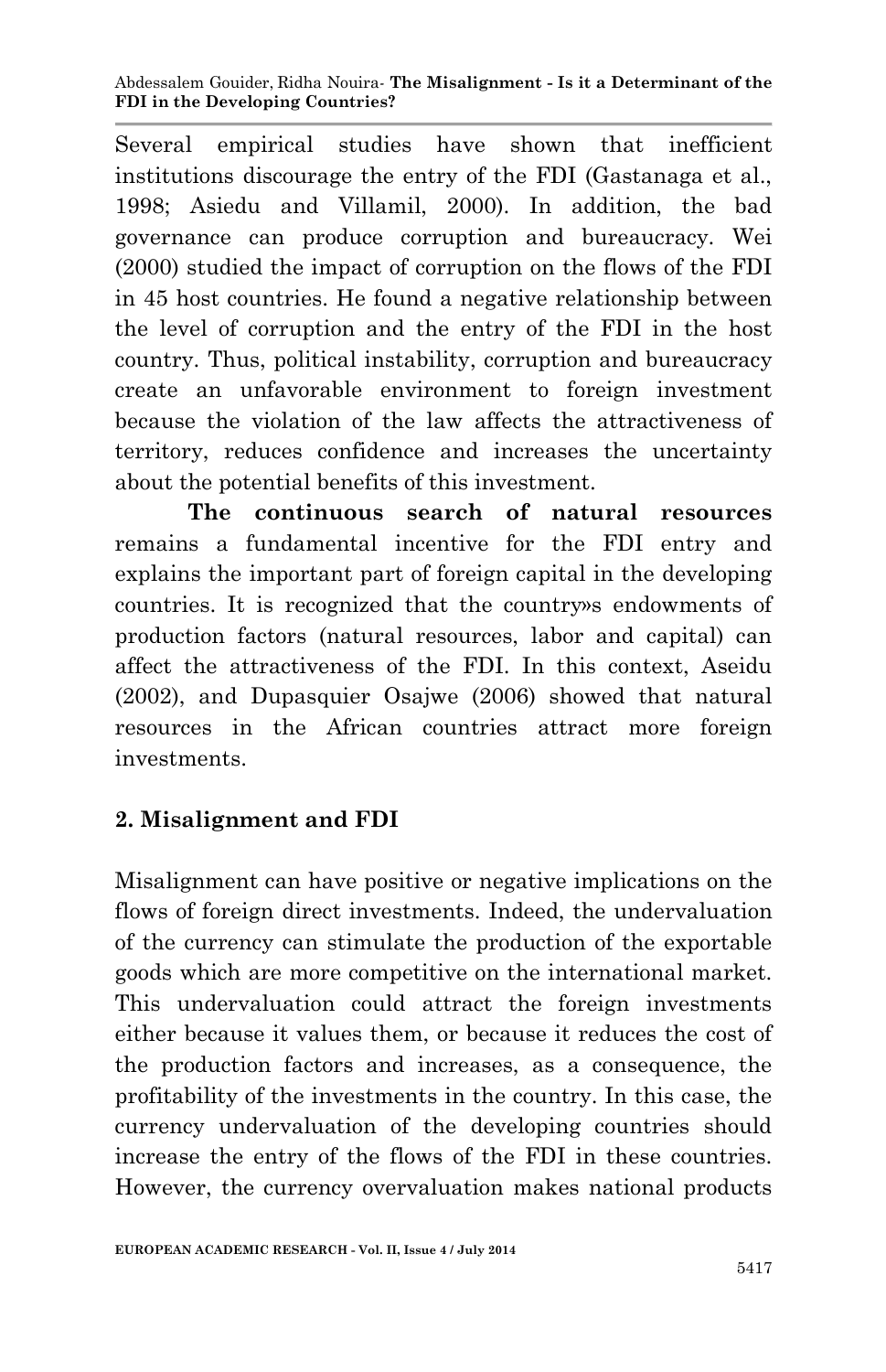less competitive on the international markets and, as a consequence, hinders the export of these goods. Moreover, the overvaluation increases the cost of the investment through the enrichment of the production factors (construction, machines, transportation equipment…). Thus, the currency overvaluation of the developing countries should discourage foreign investors to invest in these countries. Therefore, the impact of the misalignment of the real exchange rate on the foreign direct investments depends on its nature. In reality, an undervaluation of the currency should increase the FDI, while an overvaluation should decrease it.

Very few studies took into account the role played by the misalignment in the attraction of the FDI. Among these studies we cite the work of Soydemir and Grossmann (2006). These two authors found a negative relation between the deviation of the real exchange rate observed by its level of PPA and the FDI incomers in the United States. In 1998, Hasnat found no relation between the misalignment (calculated as the difference between the observed rate and the rate of balance of Purchasing Power Parity (PPA)) and the flows of the FDI. By contrast, Grossmann and al. (2008) could show the sensibility of the FDI flows in the values of overvaluation and the undervaluation of the US dollar. In fact, they showed that the undervaluation of the dollar encourages the entry of the FDI in the United States, while its overvaluation hinders it. All these studies focused on the impact of the misalignment on the FDI in the developed countries. For the developing countries, Bénassy-Quéré and al. (2001) found that exchange-rate misalignment is detrimental to foreign direct investment (FDI) to emerging countries as a whole. Lee and Min (2011) found that, for the Korea, the effect of exchange rate misalignment on FDI is temporary.

In this paper, in addition to the misalignment of a currency, the timing and the persistence of the misalignment (overvalued or undervalued currency) might play an important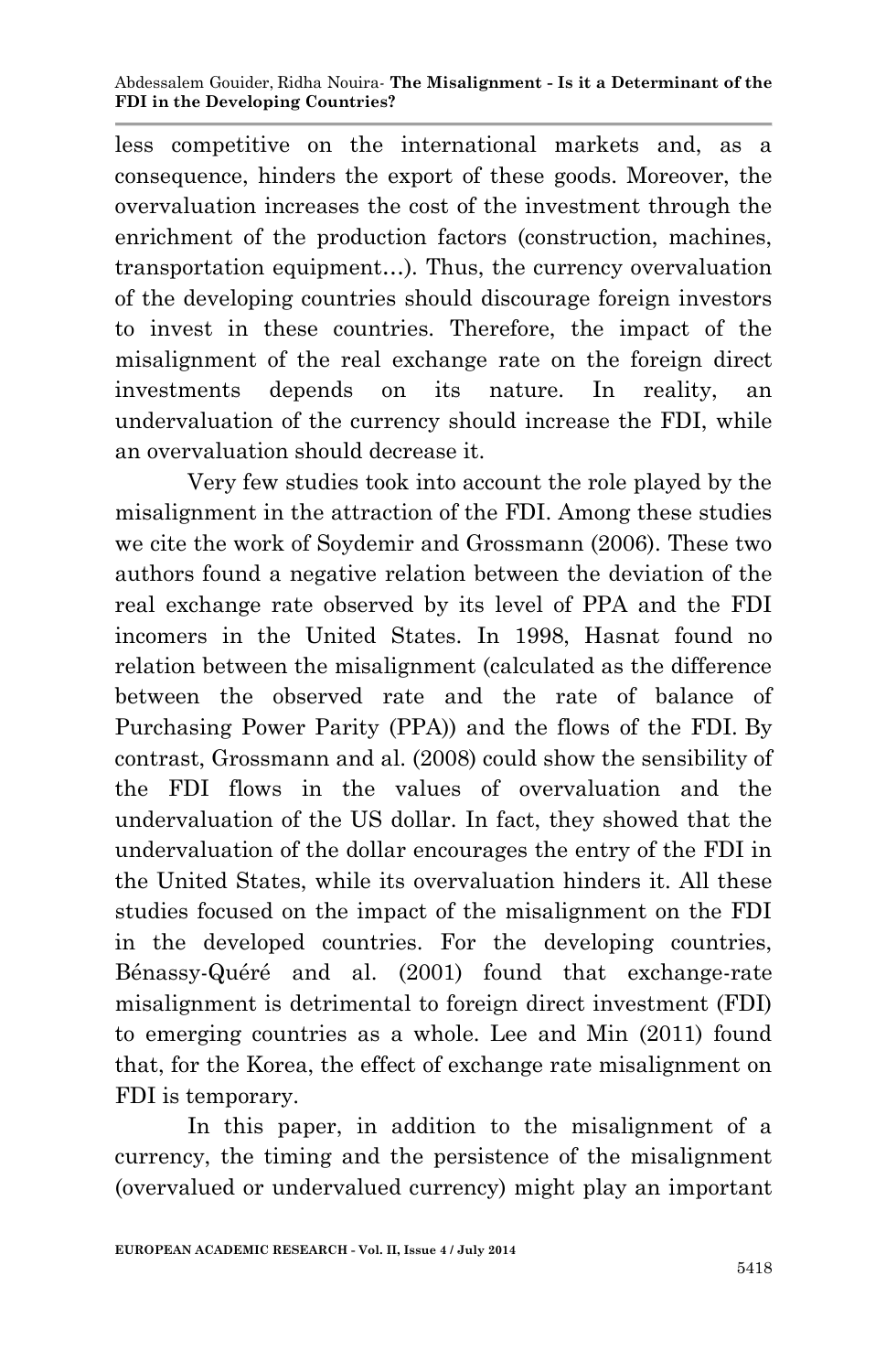role in analyzing the relationship between exchange rates and FDI flows and that the omission of timing and the overvaluation persistence in previous papers may cause the inconclusive results.

In this section, we shall try to calculate the degree of misalignment of the currencies of a sample of 52 developing countries over the period 1980-2010. Then, we will determine the impact of misalignment on the flows of the FDI in the developing countries. So, we will introduce the variable "misalignment" into the models of the FDI and we determine the signification of the latter.

# **2.1 The misalignment of the real exchange rate**

# *The economic model:*

Over the last 30 years, the economic literature on the exchange rate has developed in a way that allowed determining the influence of a limited range of variables affecting the long run real value of a currency (e.g. Williamson, 1994; Edwards, 1998). These variables, called the ««fundamentals»«, include not only external factors (e.g. the international terms of trade) but also internal factors (e.g. government expenditure). The impact of these determinants can be estimated through an econometric regression and are used to calculate the Equilibrium Real Effective Exchange Rate (EREER) as well as the potential accompanying misalignment of the actual rate. Practically, the Real Effective Exchange Rate (REER) is decomposed into the EREER and misalignment. Edwards (1988) was the first to propose an approach that makes it possible to distinguish between the two sources of REER variations. The latter is regressed on external and domestic ««fundamentals»« variables, which bring about changes in the EREER if sustained over a long time period and do not create misalignment, unless the price adjustment is extremely sluggish. Much of the literature has dealt with the advanced economies. "However, developing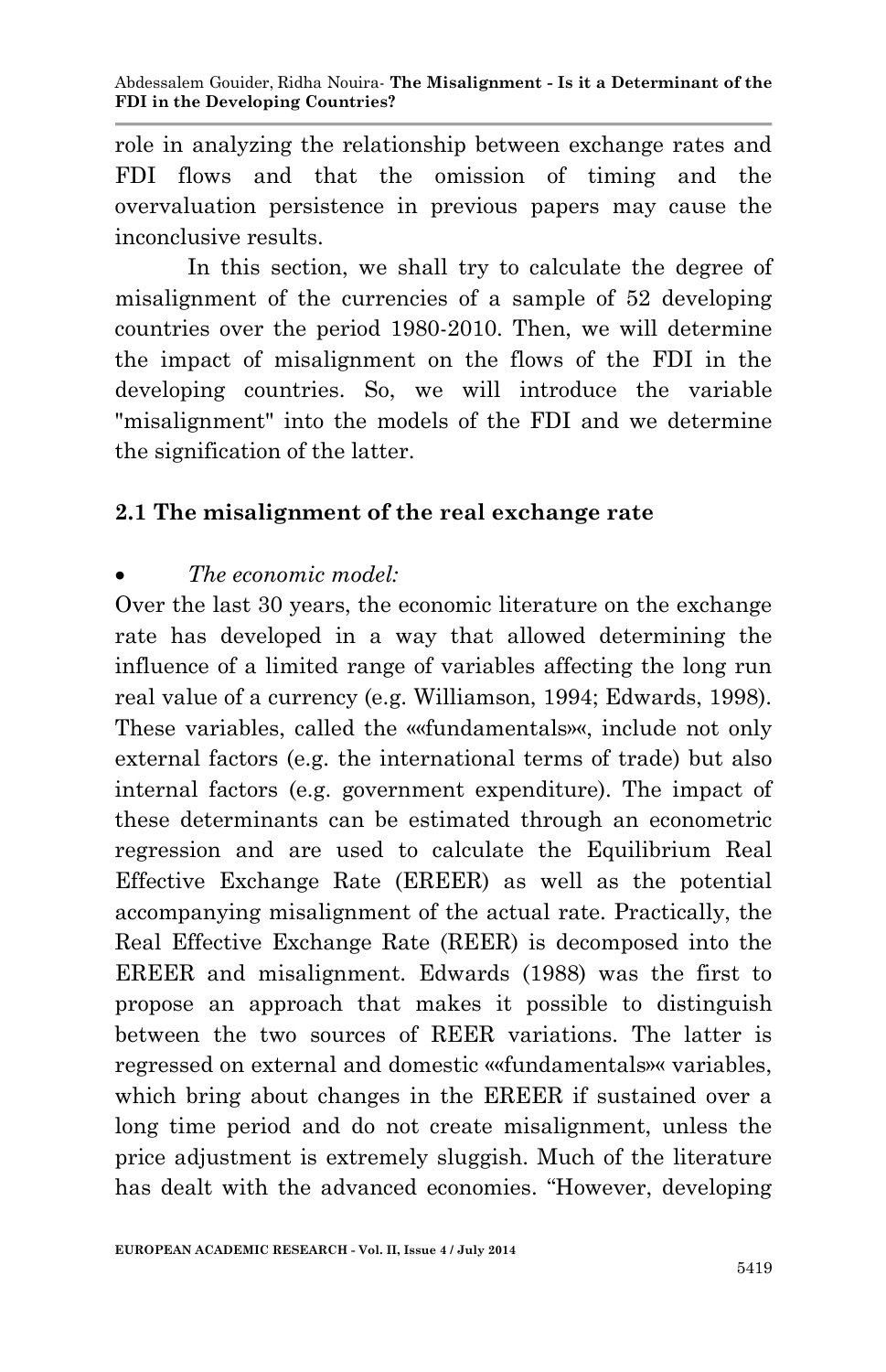countries typically face different sets of structure issues, and a more limited availability of data. Edwards (1986, 1989a, 1994) made a seminal attempt to build an equilibrium exchange rate model specifically tailored to developing countries"<sup>2</sup> . This model was adopted by several authors such as Mongardini (1998), Domaç and Shabsigh (1999), Nouira and al. (2011), Nouira and Sekkat (2012) … In literature, the fundamental variables which can act on the internal and external balance are multiple. In this paper, six are retained namely:

- The bias of productivity (or the Balassa-Samuelson effect) (*Balassa*)

- The terms of international trade (TOT)

- The degree of openness (Open)
- The government consumption (Gov)
- The debt services (*Debtser*)
- The net capital inflow (*Capinf*)

So Edward»s model can be represented under the following shape:

$$
REER = f(Balassa, TOT, Open, Gov, Debtser, Capinf)
$$
\n(1)

*The econometric analyses :*

**.** 

In this work, we will estimate the Edwards» model in panel for a sample of 52 developing countries (Appendix A) over the period 1980-2010. The sample is determined according to the availability of data with the major source of information we used (e.g., the World Development indicators of the World Bank). The endogenous variable of this model is the index of the real effective exchange rate (REER) calculated by considering 10 main importing countries. An increase of this

<sup>2</sup>Spatotafor N., and Stavrev E., (2003). "The equilibrium Real Exchange Rate in a commodity Exporting country: The cas of Russia", IMF working paper WP/03/93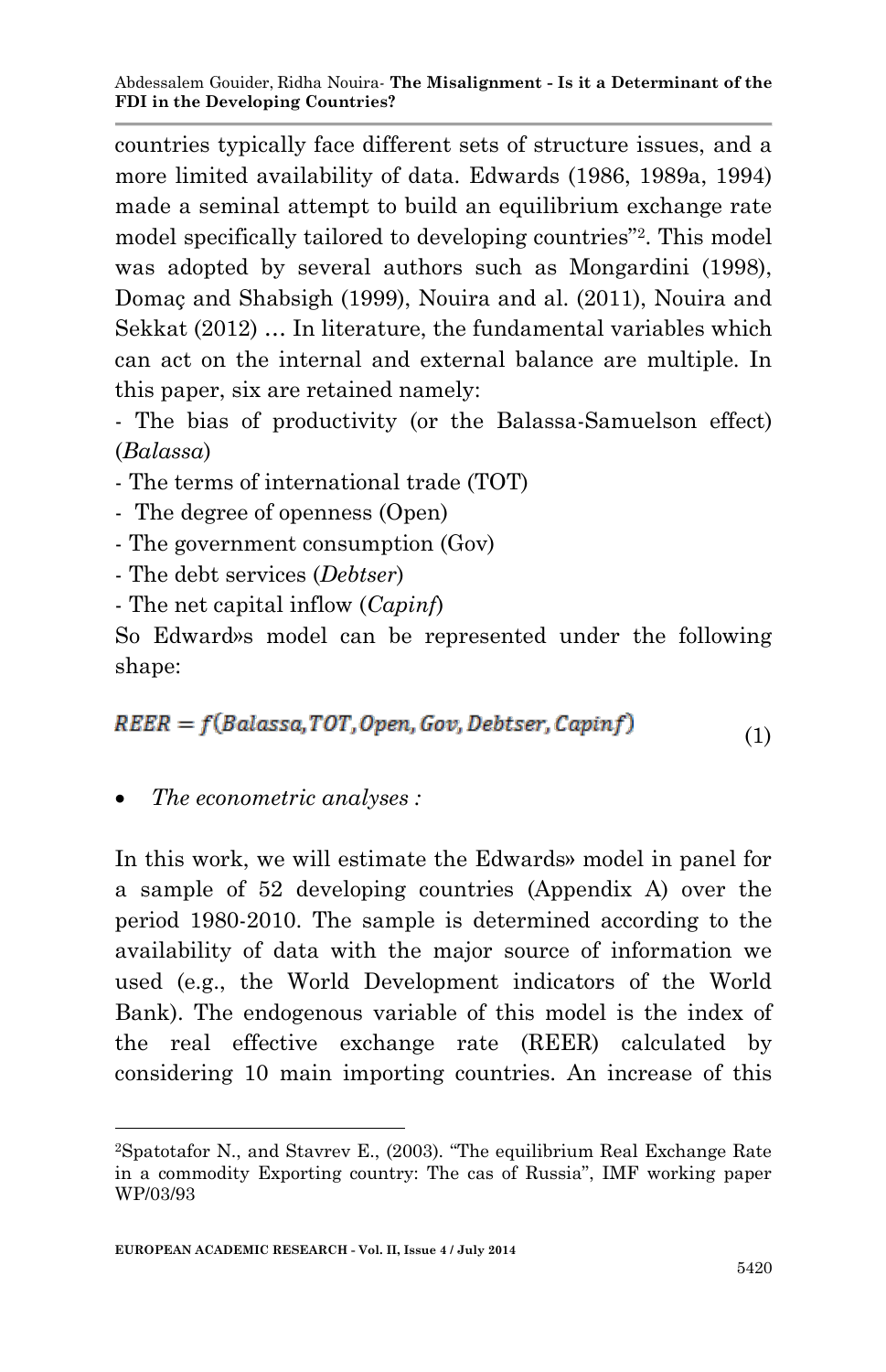rate implies an appreciation of the REER. It is necessary to note that, with the exception of capital inflows of which the sign is uncertain, these variables are expressed in logarithm. Therefore, the empirical model to be estimated is the following:

$$
Log(REER) = \alpha_0 + \alpha_1 Log(Balassa) + \alpha_2 Log(Open) + \alpha_3 Log(Gov) + \alpha_4(Capinf) + \alpha_5 Log(Debtser) + \alpha_6 Log(TOT) + \varepsilon
$$
\n(2)

Before the estimation of model (2), a stationarity test on the variables of the model is requested. To examine the stationarity, we use a Pesaran (2007) test. This test presents a new and simple procedure for testing unit roots in dynamic panels subject to (possibly) cross sectionally dependent as well as serially correlated errors. This test is built on the wellknown augmented Dickey-Fuller regressions. Practically, we consider yit pertaining to the individual i at time t. Run the regression:

$$
\Delta y_{it} = \alpha_i + \rho_i y_{it-1} + \gamma_i \bar{y}_{t-1} + \delta_i \Delta \bar{y}_t + \vartheta_{it}
$$
\n(3)

and take the calculated Student statistics of  $\rho_i$ : *t<sub>i</sub>*. Where  $\mathcal{Y}_t$  is the average of *yit* over all the individuals at time *t*. The statistic

$$
CIPS (N, T) = \frac{1}{N} \sum_{i=1}^{N} t_i (N, T)
$$
\n
$$
\tag{4}
$$

is used to test for stationarity. The critical values of the CIPS test can be computed by stochastic simulation for any fixed T > 3. We follow Pesaran (2007) and simulate the critical values using the Monte Carlo approach. The results of the test applied to our sample are presented in Appendix C. The tests reveal that all the variables are I (1). Hence, if we find a relationship between the variables that gives stationary residuals, these variables will be considered as cointegrated.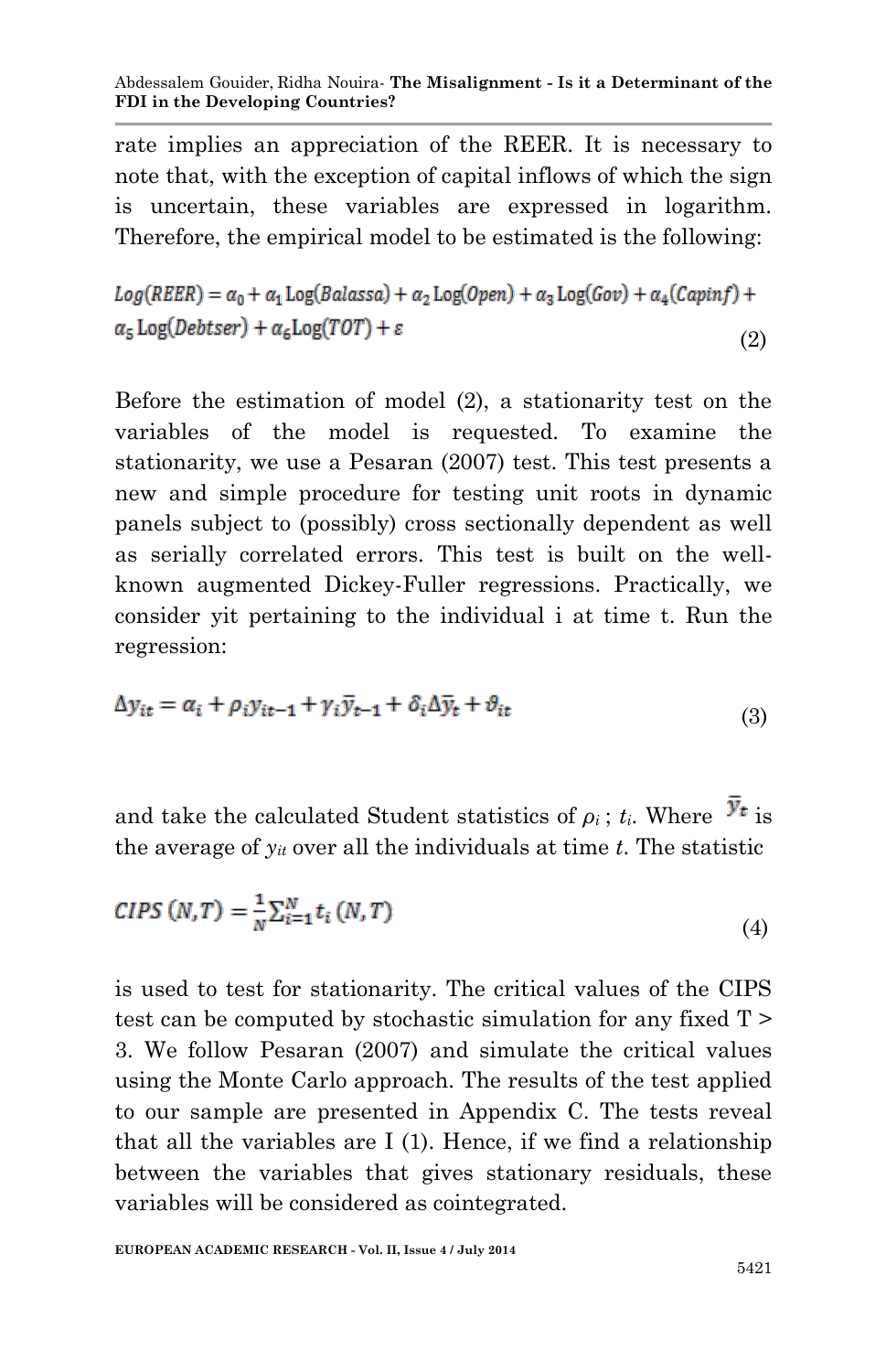The best-known cointegration tests are due to Pedroni (2004). The results of the cointegration tests applied to Equation (2) are presented in Appendix C. Two tests suggest that the variables are cointegrated but two others suggest the reverse. We concluded that the variables are cointegrated. We follow Pedroni (2004) who being faced with the same type of results concluded that the variables are cointegrated (See also Barisone et al., 2006).

Although the variables are cointegrated, the Within estimates of the parameter are convergent but not efficient (Kao, Chiang and Chen, 1999). Two methods are available to get efficient estimates of the parameters. One, labeled dynamic OLS (DOLS), was developed by Kao and Chiang (1998) and consists of adding to the cointegration equation lags of the explanatory variables in order to clean the error term from any autocorrelation and heteroskedasticity. The other, called Fully Modified OLS (FMOLS), was proposed by Pedroni (2000) and is a bit complicated to explain in a non-technical way. Roughly explained, it consists of running an OLS estimate of the cointegration equation and using the residuals to compute their variance-covariance matrix. This is then used to perform a sort of GLS on the cointegration equation. The objective of this estimator is to eliminate the bias of the Within estimator. The FMOLS expression is:

$$
\hat{\beta}_{FM} = \left[\sum_{i=1}^{N} \sum_{t=1}^{T} (x_{it} - \bar{x}_i)(x_{it} - \bar{x}_i)'\right]^{-1} \left[\sum_{i=1}^{N} \left(\sum_{t=1}^{T} (x_{it} - \bar{x}_i)\hat{y}_{it}^+ - T \hat{\Delta}_{\eta\mu}^+\right)\right]
$$
(5)

The FMOLS method is applied to Equation 2 and the results are presented in Table I. The overall quality of it is good.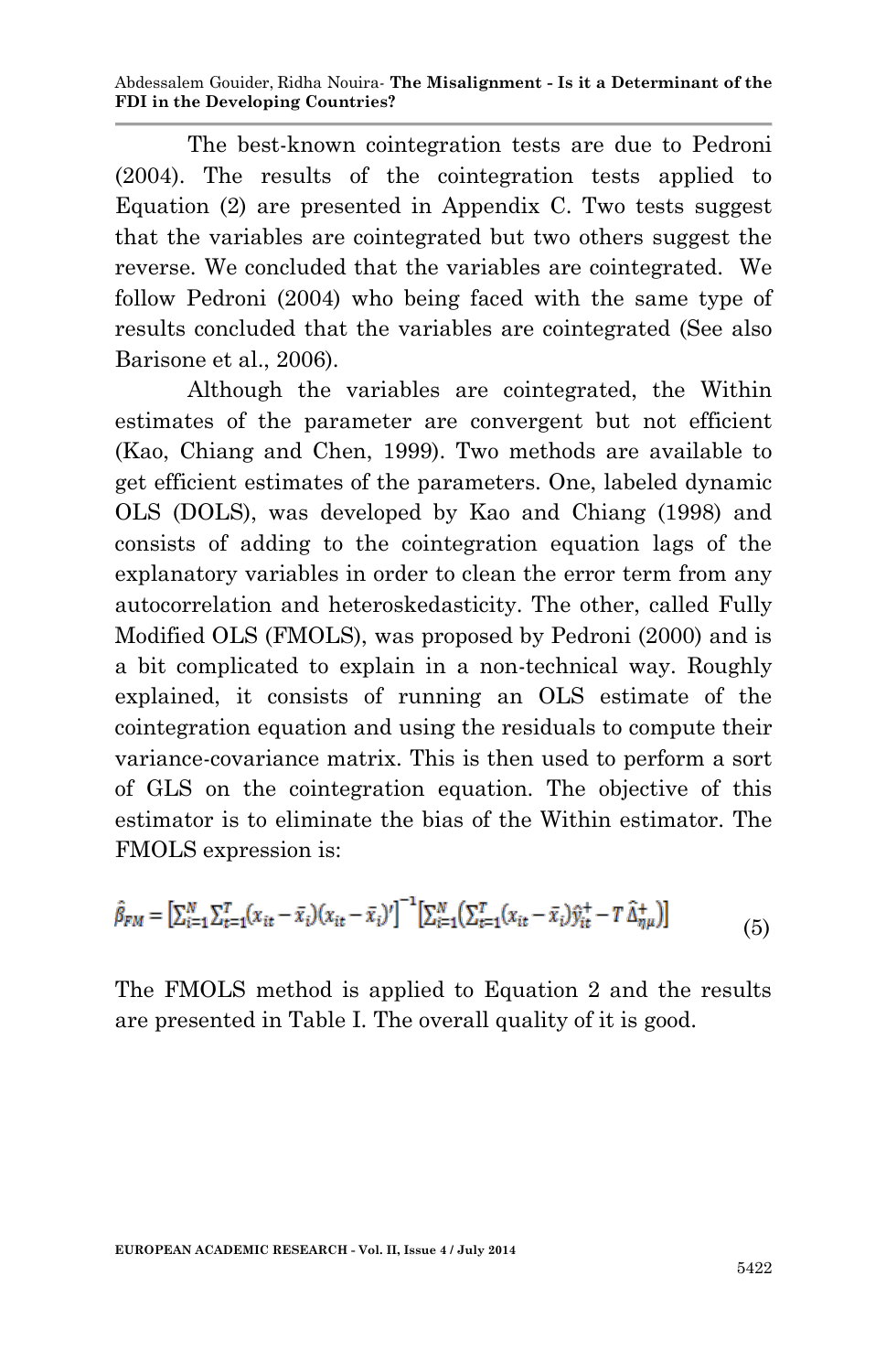| Variables                    |              |
|------------------------------|--------------|
|                              | <b>FMOLS</b> |
| Capital Inflow / GDP         | 0.00         |
|                              | $6.9***$     |
| Openness                     | $-0.42$      |
|                              | $17.1***$    |
| Balassa Samuelson            | 0.28         |
|                              | $8.30***$    |
| Debt Services                | $-0.07$      |
|                              | $-8.9***$    |
| Government Consumption / GDP | 0.03         |
|                              | $3.31**$     |
| Terms of Trade               | 0.13         |
|                              | $6.53***$    |
|                              |              |
| $A-R^2$                      | 0.52         |

#### **Table I: Estimation Results of Equation (2)**

t-statistics are in bold

\* Significant at 10%, \*\* Significant at 5%, \*\*\* Significant at 1%

Using the coefficients in Table I, we can compute the extent of the *REER* misalignment for the developing countries. We have to recall, however, that misalignment refers to the difference between the *REER* and its equilibrium level, the *EREER*. The latter is given by the fitted values using the estimates together in Table I and the long-run values of the explanatory variables. To get such long-run values, we use the Hodrik-Precsott filter to separate the permanent and temporary components of each variable.

We define misalignment as:

 $Mis = (REER / EREER) - 1$  (6)

the positive values of which correspond to overvaluations.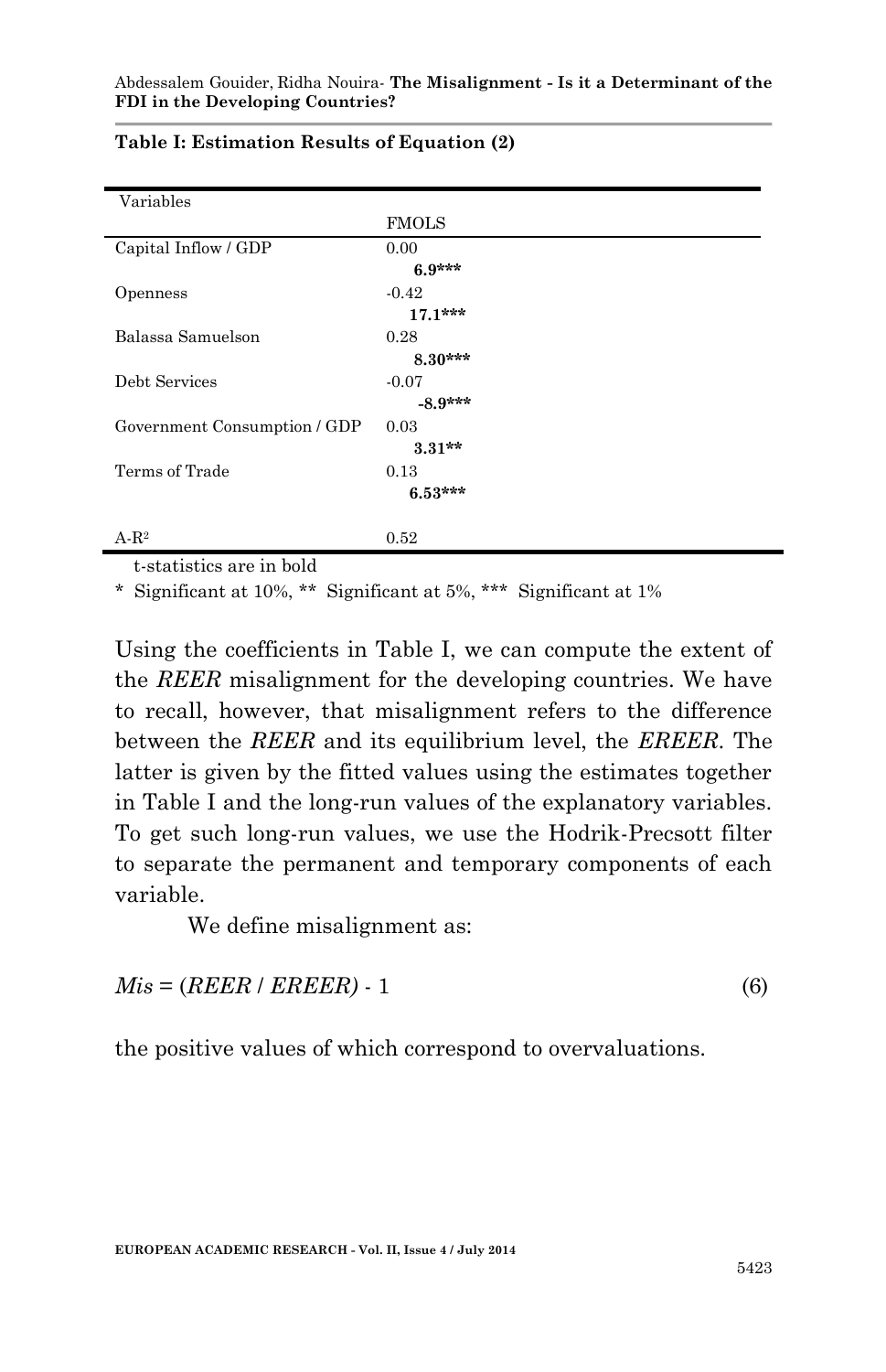

**Figs I: Mean of the misalignment in the developing countries**

Figs. I present, the exchange rate misalignment during the periods 1980-2010. This period was characterized by light exchange rate overvaluation (0% ; 20%) and light undervaluation  $(-20\% : 0\%)$ . The figure shows that, in general, the percentage of years during which exchange rate were undervalued is higher during the 1991–2010 than during 1980– 1990.

By making the average of misalignments, every year, for all the developing countries of our sample (Figs 2), we can notice that, on average, the currencies of the developing countries are overvalued between 1980-1992.

The maximal value of overvaluation was affected in 1983. However, between 1992-2007, the currencies of these developing countries were undervalued, with the exception of period 1998-2002. The maximal value of the undervaluation was affected in 1994. At the end of the period of our study, the currencies of the developing countries tended to be overvalued again.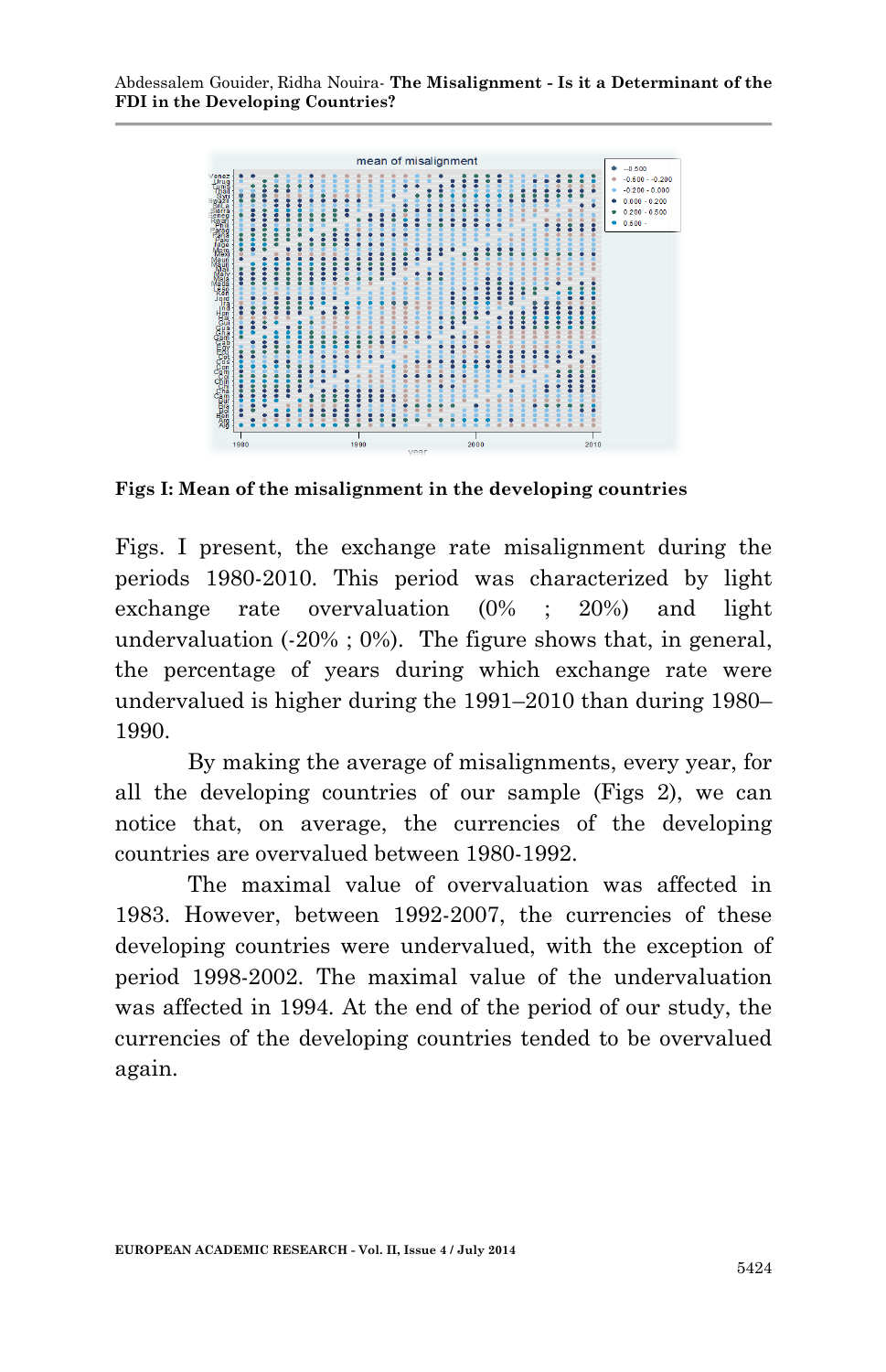

**Figs II: Average misalignment over Time**

The determination of the average of misalignment for every country, over a whole period, (Figs III) shows that, with the exception of the Cote d'Ivoire, Sri Lanka, Thailand and Morocco, all the currencies of the developing countries of our sample were overvalued, on average, over the period 1980-2010. Islamic Iran had the maximal value with a percentage of overvaluation of more than 40%, followed by Ghana with a 21% then Congo with a percentage of 16 %.



**Figs III: Average misalignment over country**

**EUROPEAN ACADEMIC RESEARCH - Vol. II, Issue 4 / July 2014**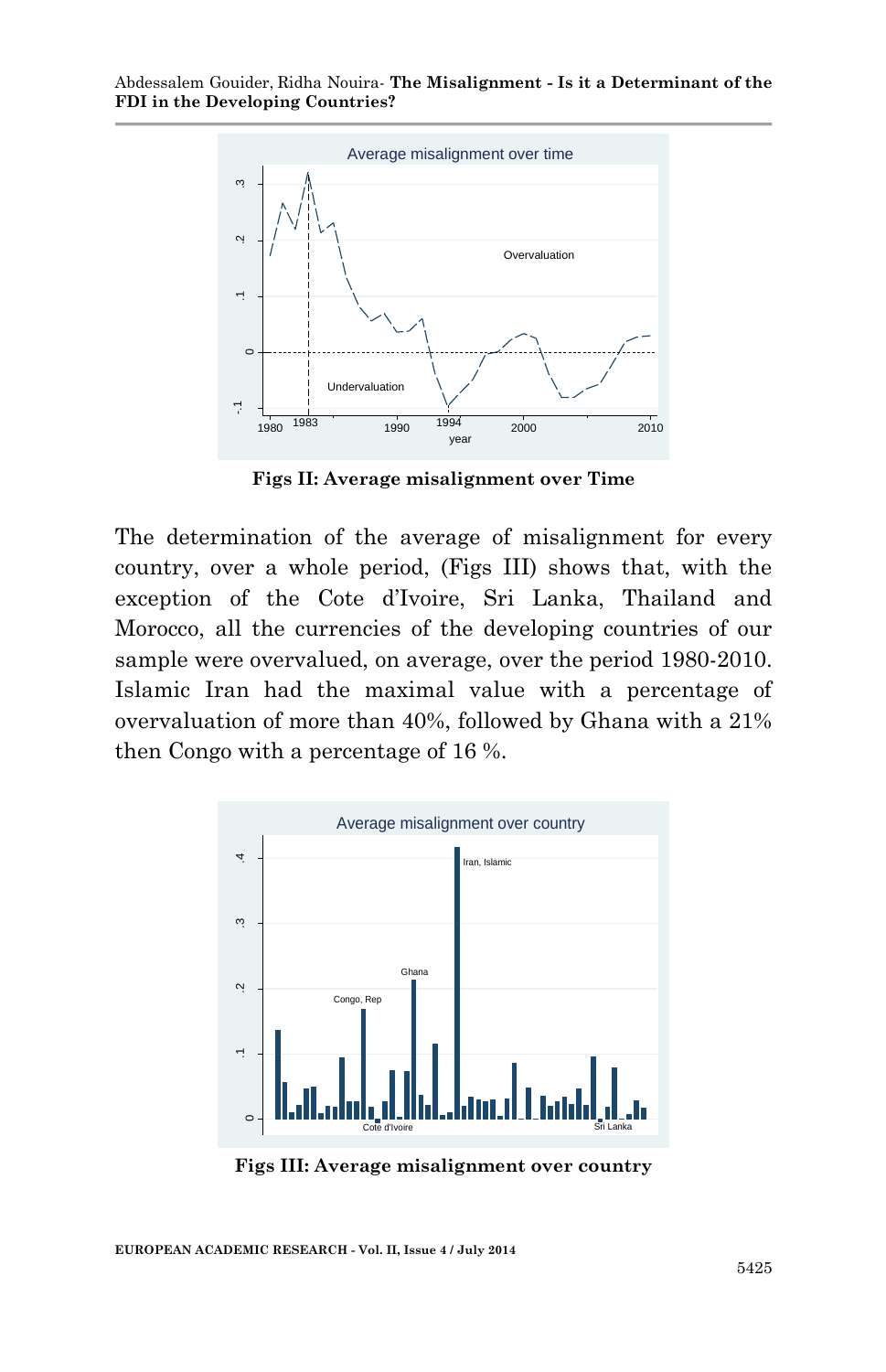# **2.2 Empirical Relation between the misalignment and the FDI**

Ignored in the majority of the empirical studies, misalignment can be an incentive determinant of the FDI. By representing the FDI according to the misalignment for all the countries of the sample (Figs IV), we can notice the existence of an inverse relation between the FDI and misalignment. The countries which have an important value of the FDI are those which have a weak average value of misalignment such as Brazil, China, Mauritius.



**Figs IV: The relationship between the FDI and the misalignment**

To determine empirically the relation between misalignment and the flows of the FDI of the developing countries, five specifications were estimated. Every time, we introduce a new determinant of the FDI in the estimated equation in order to determine the effect of the new variable on the significativity of the coefficients of the other determinants. The foreign direct investment data used in this study are obtained from the World Development indicators of the World Bank. This variable is defined as the Foreign Direct investment inflow in current US\$.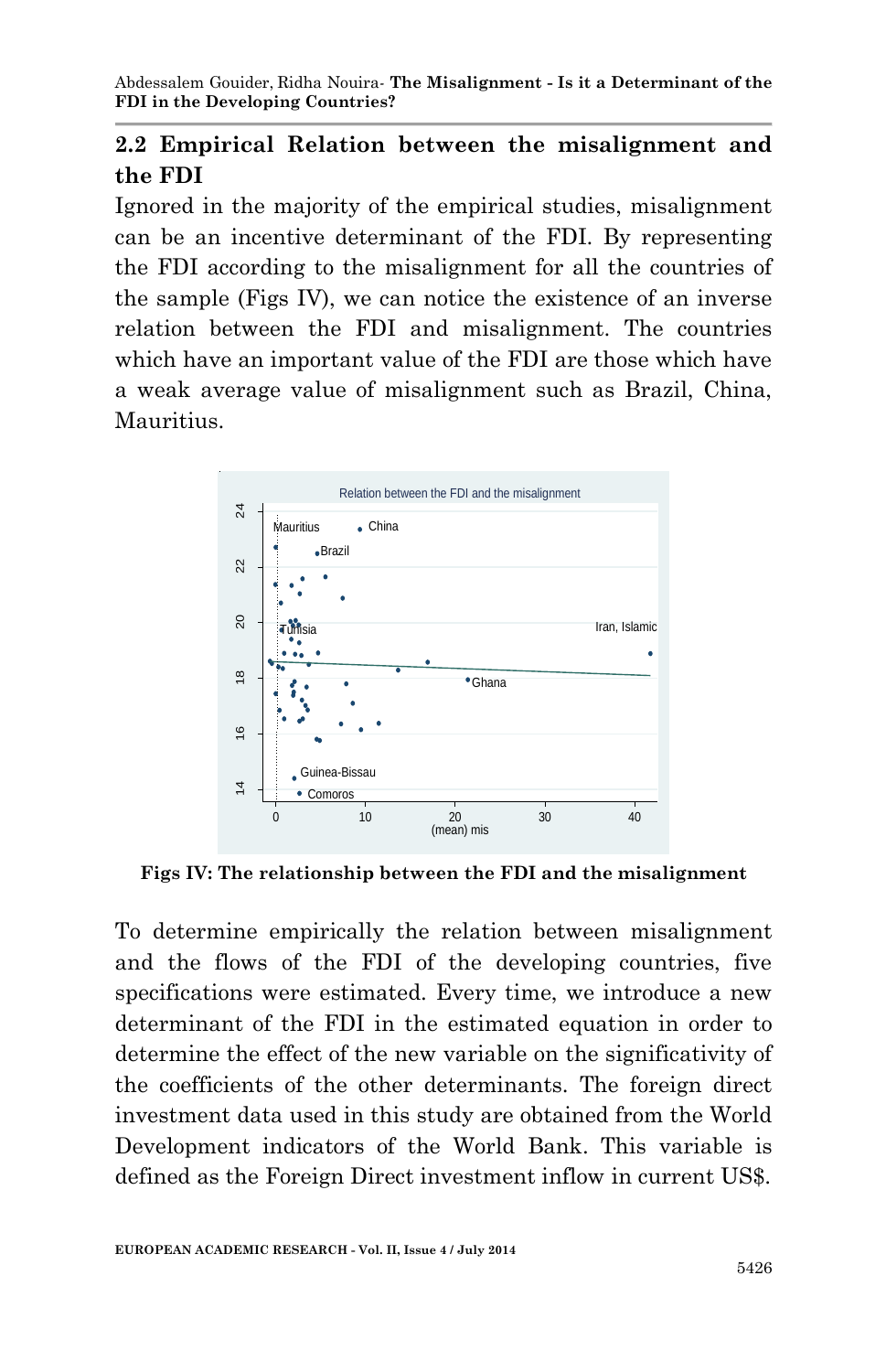To estimate theses specifications, we must take account of possible endogeneity of the explanatory variable. Indeed, the endogeneity problem comes from several ways. For example, the FDI may affect the misalignment simultaneously. In fact, misalignment is defined as a function, among the determinants of REER, the terms of international trade (TOT) and the net capital inflow(Capinf). These two variables could be affected by FDI flow or stock. Thus the misalignment could be a function of existing FDI or FDI flow. We use two estimators: the two-stage least-squares (2SLS) and the GMM with the lagged dependent and explanatory variables as instruments. The test of overidentifying restrictions is used to check the validity of the estimates.

For all specifications, the period of the study covers the period of 1980-2010, with the exception of the fifth specification where the period of the study is 1984-2010. The sample of countries varies from one specification to another depending on the availability of the data.

Regarding to the first specification, we estimate the FDI model for a sample of 50 developing countries (Appendix B). In this specification, we will retain the following determinants:

• *Degree of opening*: this variable measures the degree of economic opening of the host country. It is defined as the sum of exports and imports relative to the GDP.

• *Telephone Line*: This variable approximates the degree of development of the country's infrastructure. It measures the number of telephone lines per a thousand inhabitants.

• *GDP* P*er capita*: This is an indicator of the wealth of the resident of the host country and then demand effectiveness. The expected sign of the corresponding coefficient is positive.

• *Primary School*: We follow the literature in using as a human capital indicator the primary school enrolment ratio.

These variables are from the World Development Indicators published by the World Bank.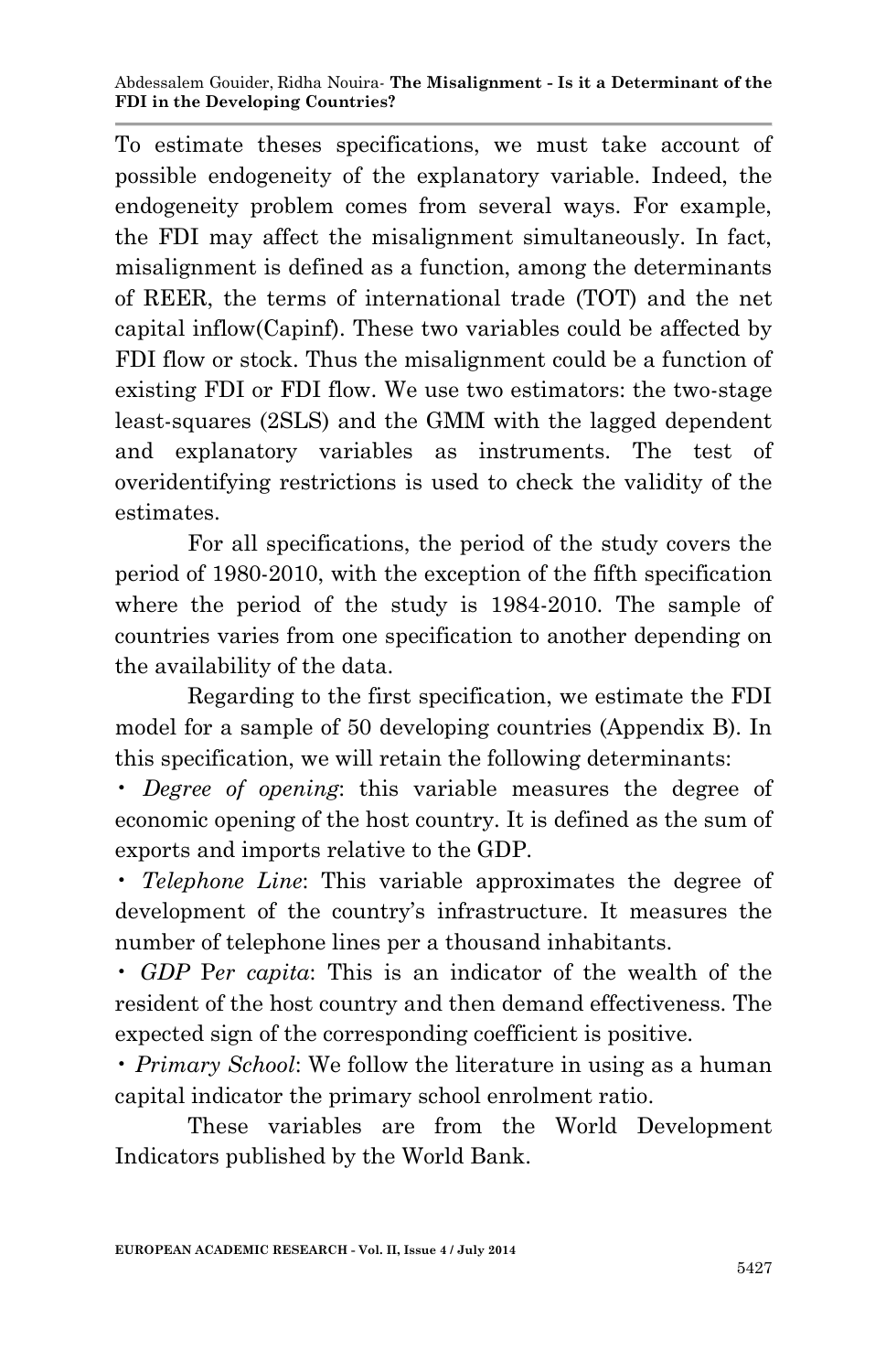In the second specification, we will add the variable "*Domestic credit*" which approximates the degree of financial development of the country. It is measured as the ratio of the private credit to the GDP. This specification is estimated for a sample of 49 developing countries (Appendix B).

In the third specification, the variable "*Investment*" is considered as a determinant of the FDI. This variable informs about the degree of the country industrialization. It is approximated by the gross formation of fixed capital. This specification is estimated for a sample of 47 countries (Appendix B).

In the fourth specification, we will take into account the variable "*Inflation*" as an approximation of the economic and political stability of the country.

In the fifth specification, we will introduce the variable "*Political Risk*" as a determinant of the FDI. The quality of political institutions is measured by the political risk index (ICRG). This index is a score of 100 points. It is the sum of 12 indicators relating to the transparency and quality of the administrative system<sup>3</sup> . A high score (between 80 and 100) indicates a low risk, whereas a low score (between 0 and 49.5) indicates a high level of political risk. This index is positively correlated with the FDI. This specification is estimated for a sample of 38 countries (Appendix B) for the period 1984-2010.

We will introduce the variable misalignment that we calculated in the 5 specifications. We do this by checking how much real exchange rate misalignment affects the FDI in this period. Table II recapitulates the results of the estimation of the 5 specifications with the variable misalignment.

**<sup>.</sup>** <sup>3</sup> The Indicator used to construct this index are given as follows: Stability and sustainability of political power, Economic and social conditions, Investment profile, Internal conflicts, External conflicts, Corruption, Implication of military power in politics, Implication of religious power in politics, The level and ability to respect the rule of law and State of Law, Ethnic tensions and conflicts, Democratic Responsibility and Engagement of Bureaucracy, Quality of bureaucracy.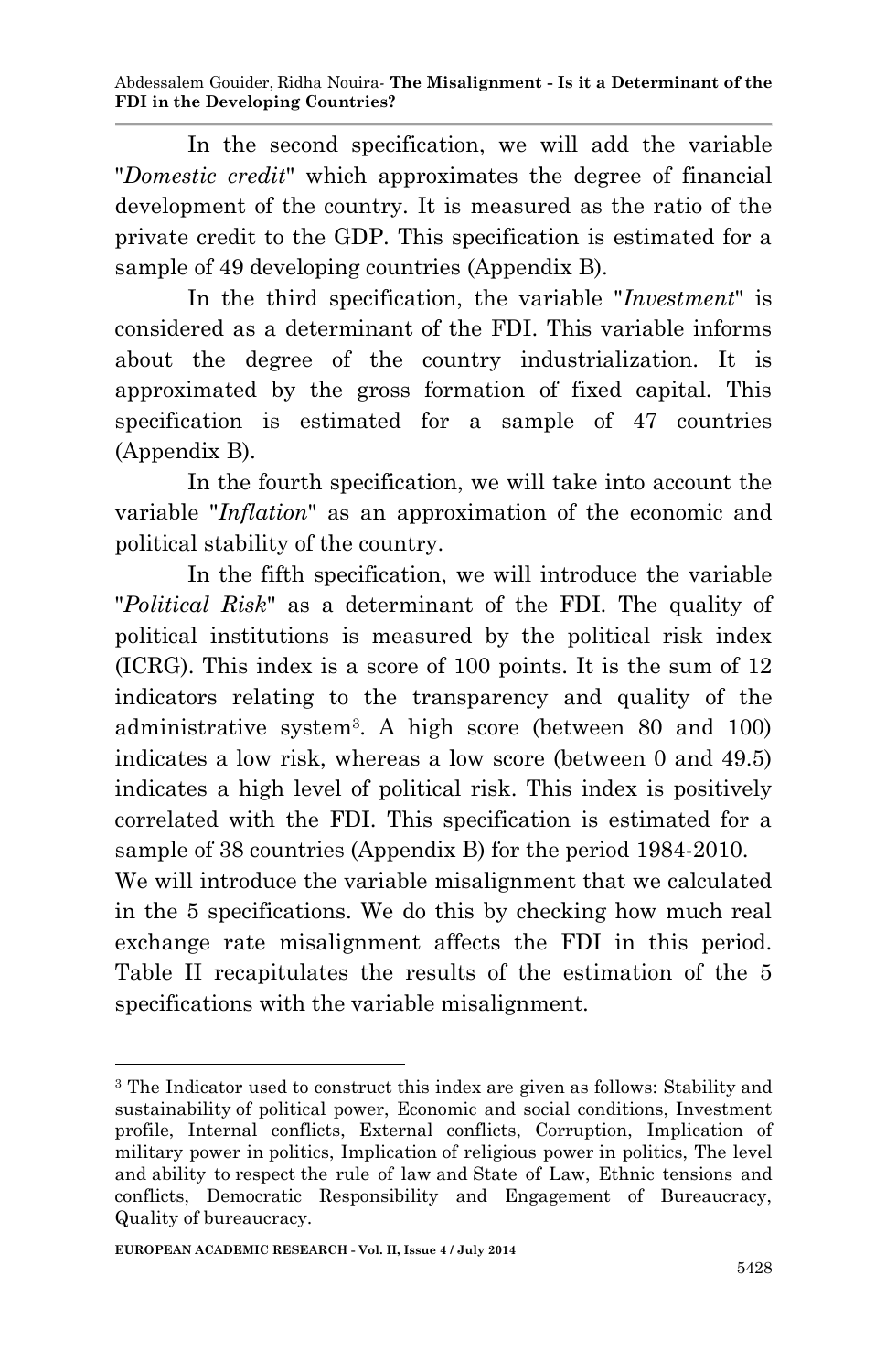The results indicate that all the explanatory variables have consistent pattern of significance and sign across specifications. Indeed, the coefficient of the GDP per capita is significant and positive. The coefficient of infrastructure and Primary School are positive. Here, investors are mainly concerned with the provision of infrastructure and the quality of the human capital. Inflation pressures are associated with less FDI, higher openness and better quality of development of the country's infrastructure (Telephone lines) are associated with more FDI, the quality of political institutions has no impact and the amelioration of the investment is associated with more FDI.

Now, we attempt to study the relationship between the RER misalignment and the foreign direct investment for the main inquiry. With the 2SLS and irrespective of the specification, the coefficient of the exchange rate misalignment has a consistent significantly effect on FDI. Also, with the GMM and irrespective of the specification, the coefficient of the exchange rate misalignment has a consistent significantly effect on FDI. The misalignment affects negatively the FDI in the developing countries. The coefficient of the misalignment variable is negative and statistically significant in all the variants. Given the results of the test of overidentifying restrictions, the GMM estimates are valid.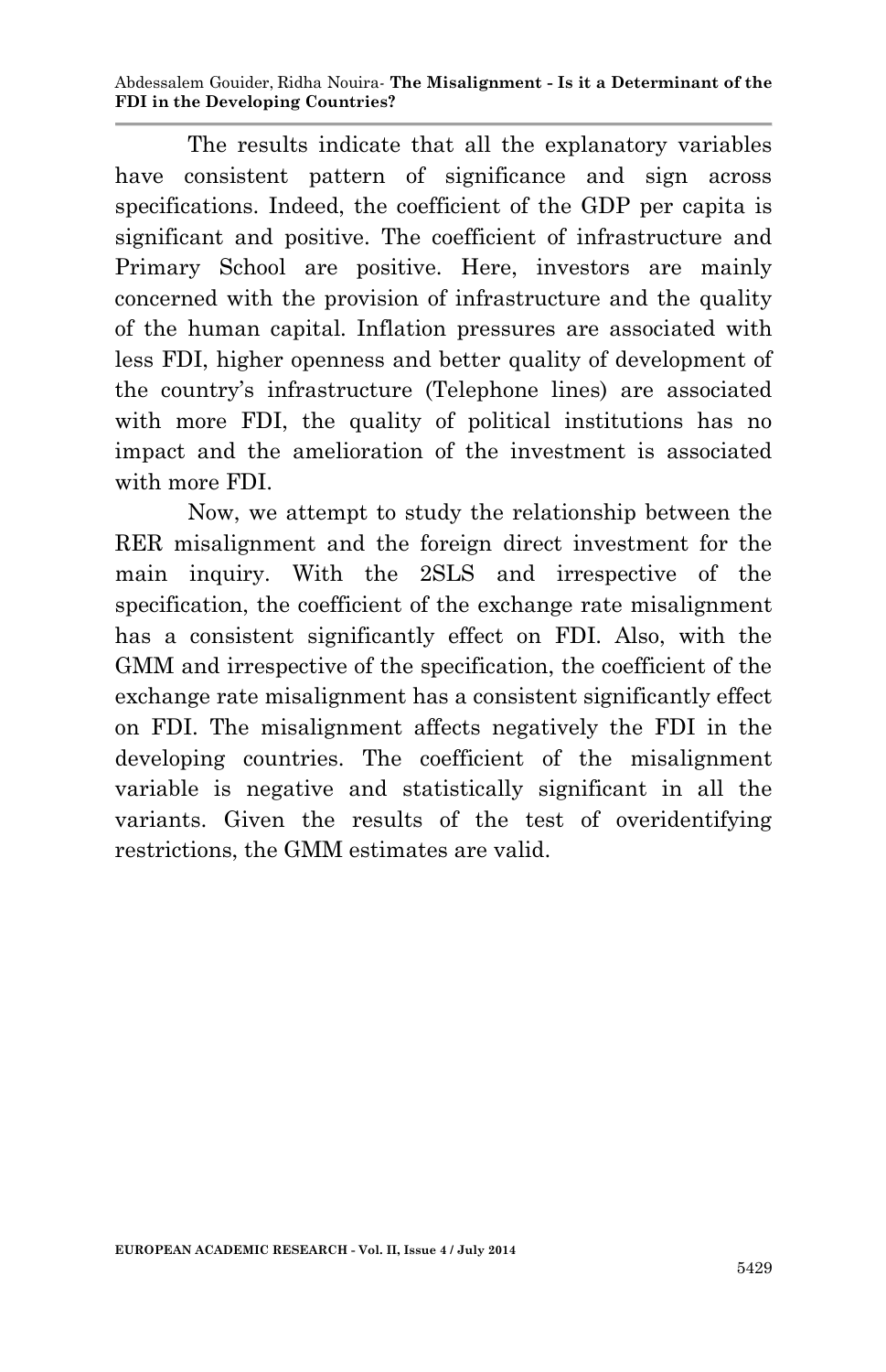| Variables                                                                   |           |             | <b>GMM</b>   |                 |                 |                                  |             | 2SLS         |                 |                |
|-----------------------------------------------------------------------------|-----------|-------------|--------------|-----------------|-----------------|----------------------------------|-------------|--------------|-----------------|----------------|
|                                                                             | (1)       | (2)         | (3)          | (4)             | (5)             | (1)                              | (2)         | (3)          | (4)             | (5)            |
| Ln(Open)                                                                    | 038       | 047         | 04           | 0.54            | 0.56            | 0.58                             | 0.54        | 0.51         | 0 <sub>6</sub>  | 0.6            |
|                                                                             | 3.48      | 4.11        | 3.67         | 4.42            | 3.52            | 6.59                             | 6.3         | 7.02         | 6.03            | 6.12           |
| Ln (Telephone lines)                                                        | 0.71      | 0.63        | 0.6          | 0.41            | 0.48            | 1.15                             | 1.18        | 1.03         | 0.93            | 0.85           |
|                                                                             | 13.2      | 10.9        | 10.7         | 6.65            | 6.8             | 8.85                             | 8.26        | 10.1         | 8.7             | 10.2           |
| GDP per capita                                                              | 0.10      | 0.10        | 0.10         | 0.10            | 0.10            | 0.05                             | 0.05        | 0.03         | 0.03            | 0.01           |
|                                                                             | 6.23      | 5.96        | 6.67         | 5.93            | 3.8             | 6.26                             | 6.12        | 3.5          | 3.41            | 1.69           |
| Ln(School)                                                                  | 1.02      | 1.08        | 1.04         | 1.84            | 1.01            | 0.9                              | 0.96        | 0.85         | 1.04            | 0.81           |
| Ln(Domestic credit)                                                         | 4.55<br>- | 4.79<br>0.3 | 4.37<br>0.21 | 6.31<br>0.22    | 5.31<br>0.4     | 4.03<br>$\overline{\phantom{a}}$ | 3.8<br>0.16 | 3.3<br>0.22  | 3.48<br>0.25    | 2.38<br>0.23   |
| Ln (Gross capital formation)                                                | -         | 3.14<br>٠   | 2.22<br>0.24 | 2.2<br>0.14     | 3.61<br>0.2     | ۰                                | 1.74<br>٠   | 2.42<br>0.53 | 1.98<br>0.51    | 2.1<br>0.61    |
| Ln(Inflation)                                                               |           | ٠           | 7.5<br>×,    | 3.78<br>$-0.13$ | 4.48<br>$-0.16$ |                                  |             | 6.34<br>ä,   | 5.59<br>$-0.17$ | 6.2<br>$-0.16$ |
|                                                                             |           |             |              | $-2.85$         | $-1.9$          |                                  |             |              | $-4.58$         | $-4.11$        |
| Ln(Political Risk)                                                          | ×         | ٠           | ۵            | z               | 0.14            |                                  |             |              | ۷               | 0.4            |
|                                                                             |           |             |              |                 | 0.67            |                                  |             |              |                 | 1.68           |
| <b>Misalignment</b>                                                         | $-0.32$   | $-0.36$     | $-0.26$      | $-0.39$         | $-0.51$         | $-0.19$                          | $-0.18$     | $-0.13$      | $-0.12$         | $-0.37$        |
|                                                                             | $-1.82$   | $-1.93$     | $-1.71$      | $-2.6$          | $-2.26$         | $-1.69$                          | $-1.65$     | $-1.73$      | $-1.68$         | $-2.5$         |
| Number of Countries                                                         | 50        | 49          | 49           | 42              | 38              | 50                               | 49          | 47           | 42              | 38             |
|                                                                             | 1550      | 1519        | 1457         | 1302            | 1026            | 1550                             | 1519        | 1457         | 1302            | 1026           |
| Number of Observations                                                      |           |             |              |                 |                 |                                  |             |              |                 |                |
| Adjusted R <sup>2</sup><br>Test of overidentifying<br>restrictions: P-value | 0.29      | 0.24        | 0.21         | 0.18            | 0.13            | 0.44                             | 0.45        | 0.49         | 0.53            | 0.52           |

#### **Table II: The Effect of REER Misalignment on the FDI in the Developing Countries**

The effect on the FDI depends on the sign of misalignment as it is about an undervaluation (misalignment is negative) or of an overvaluation (positive misalignment). Overvaluation can discourage foreign investors to invest. However, undervaluation can increase the entry of the flows of FDI. It is thus useful to distinguish between these two variables. For this reason, we created two variables to understand "Overvaluation" and "Undervaluation". The indicator of misalignment is split into two series: one includes observations of undervaluation only, while the other includes observations of overvaluation only. To clarify this, we recoded undervaluation figures to be positive. Our purpose is to test the hypothesis that state that undervaluation boosts growth. The recoding allows an easy interpretation of the coefficient, which should be significantly positive if the hypothesis is not rejected.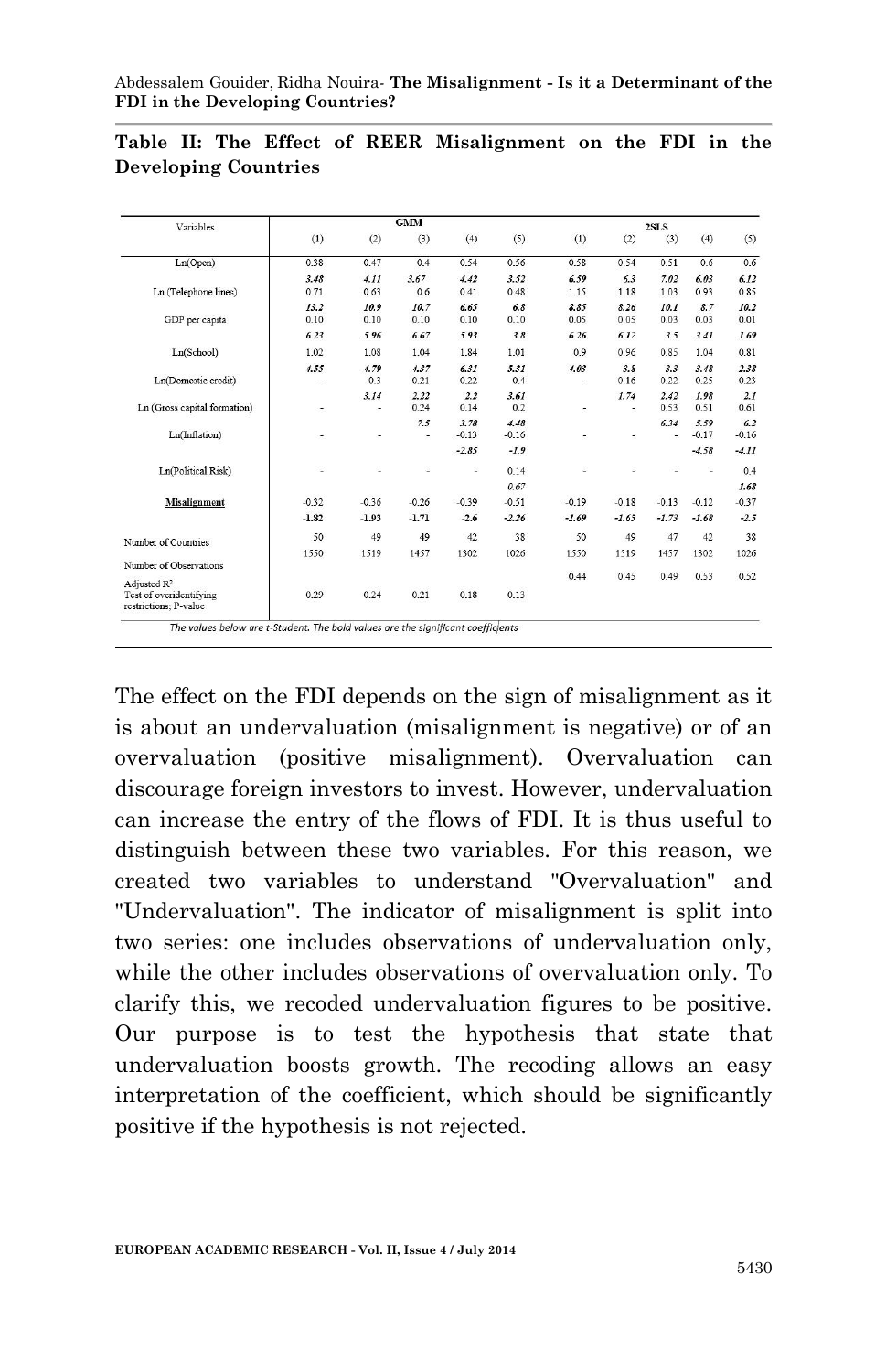Table III summarizes the results of the estimation of the five specifications by introducing the variables "Overvaulation " and "Undervaluation" into the models.

In Table III, the coefficient of overvaluation is negative and significant in all the variants. The coefficient of undervaluation is positive and significant in only for the specifications 2,3,4 and 5 for the 2SLS estimator and nonsignificant in the other cases.

So, we can conclude that, the negative effect of the misalignment (Table II) is due to the effect of the overvaluation on the FDI. Since the currencies of the developing countries are generally overvalued, this overvaluation leads to an increase in the cost of the investment through the enrichment of the production factors (construction, machines, transportation equipment…). So, the overvaluation has a negative effect on foreign direct investment in the developing countries. This can be at the origin of the modest value of the flows of the FDI into these countries. Since the overvaluation may negatively affect the FDI, specific economic policies are desired to restore the macroeconomic stability. These policies should target the limitation of the overvaluation.

| Variables                             |                          |           | <b>GMM</b>   |              |              |                          |            | 2SLS         |              |             |
|---------------------------------------|--------------------------|-----------|--------------|--------------|--------------|--------------------------|------------|--------------|--------------|-------------|
|                                       | (1)                      | (2)       | (3)          | (4)          | (5)          | (1)                      | (2)        | (3)          | (4)          | (5)         |
| Ln(Open)                              | 0.31                     | 0.46      | 0.41         | 0.57         | 0.53         | 0.49                     | 0.5        | 0.52         | 0.59         | 0.6         |
|                                       | 2.76                     | 3.73      | 3.47         | 4.44         | 3.24         | 7.1                      | 5.98       | 6.39         | 5.4          | 6.06        |
| Ln (Telephone lines)                  | 0.76                     | 0.66      | 0.64         | 0.4          | 0.46         | 1.15                     | 1.18       | 1.02         | 0.94         | 0.85        |
|                                       | 12.8                     | 10.73     | 9.96         | 6.08         | 6.28         | 12.5                     | 11.2       | 10.8         | 9.87         | 9.47        |
| GDP per capita                        | 0.1                      | 0.1       | 0.1          | 0.1          | 0.1          | 0.05                     | 0.05       | 0.03         | 0.03         | 0.01        |
|                                       | 5.3                      | 5.46      | 6.22         | 5.63         | 4.98         | 6.25                     | 5.95       | 3.24         | 3.32         | 1.97        |
| Ln(School)                            | 0.91                     | 0.99      | 0.91         | 0.93         | 0.94         | 0.97                     | 1.06       | 0.98         | 1.1          | 0.89        |
|                                       | 3.74                     | 3.96      | 3.5          | 3.8          | 3.6          | 3.87                     | 4.11       | 3.85         | 3.66         | 2.39        |
| Ln(Domestic credit)                   | $\overline{\phantom{a}}$ | 0.27      | 0.15         | 0.21         | 0.46         | $\overline{\phantom{a}}$ | 0.15       | 0.21         | 0.2          | 0.19        |
|                                       | $\overline{\phantom{a}}$ | 2.78<br>٠ | 1.67<br>0.24 | 2.12<br>0.13 | 4.03<br>0.21 | -                        | 1.68<br>÷. | 2.34<br>0.56 | 1.97<br>0.53 | 2.1<br>0.61 |
| Ln (Gross capital formation)          |                          |           | 7.22         | 3.43         | 4.55         |                          |            | 6.53         | 5.74         | 6.25        |
| Ln(Inflation)                         |                          | ٠         | ۰.           | $-0.14$      | $-0.12$      |                          | ۰          |              | $-0.15$      | $-0.16$     |
|                                       | ÷                        |           |              | $-2.89$      | $-2.2$       |                          |            |              | $-3.9$       | $-4.07$     |
| Ln(Political Risk)                    | i.                       | ٠         | ٠            | z,           | 0.08         | ۰                        | ۰          | ш            | a,           | 0.48        |
|                                       |                          |           |              |              | 0.93         |                          |            |              |              | 1.67        |
| Overvaluation                         | $-0.3$                   | $-0.57$   | $-0.49$      | $-0.53$      | $-0.28$      | $-0.25$                  | $-0.43$    | $-0.5$       | $-0.3$       | $-0.34$     |
|                                       | $-2.35$                  | $-2.28$   | $-1.87$      | $-2.72$      | $-1.93$      | $-2.55$                  | $-1.83$    | $-2.22$      | $-1.93$      | $-1.85$     |
| Undervaluation                        | 0.35                     | 0.23      | 0.29         | 0.56         | 0.78         | 0.57                     | 0.97       | 1.1          | 0.75         | 0.86        |
|                                       | 0.57                     | 0.36      | 0.58         | 0.9          | 1.12         | 1.3                      | 1.81       | 3.04         | 1.78         | 1.94        |
| Number of Countries                   | 50                       | 49        | 47           | 42           | 38           | 50                       | 49         | 47           | 42           | 38          |
|                                       | 1550                     | 1519      | 1457         | 1302         | 1026         | 1550                     | 1519       | 1457         | 1302         | 1026        |
| Number of Observations<br>Adjusted R2 |                          |           |              |              |              | 0.45                     | 0.46       | 0.48         | 0.53         | 0.52        |
| Test of overidentifying               | 0.62                     | 0.6       | 0.52         | 0.21         | 0.18         |                          |            |              |              |             |
|                                       |                          |           |              |              |              |                          |            |              |              |             |

**Table III: The Separate Effect of** *REER* **Undervaluation and Overvaluation on the FDI** 

estrictions; P-value<br>he values below are t-Student. The bold values are the significant coefficient

#### **EUROPEAN ACADEMIC RESEARCH - Vol. II, Issue 4 / July 2014**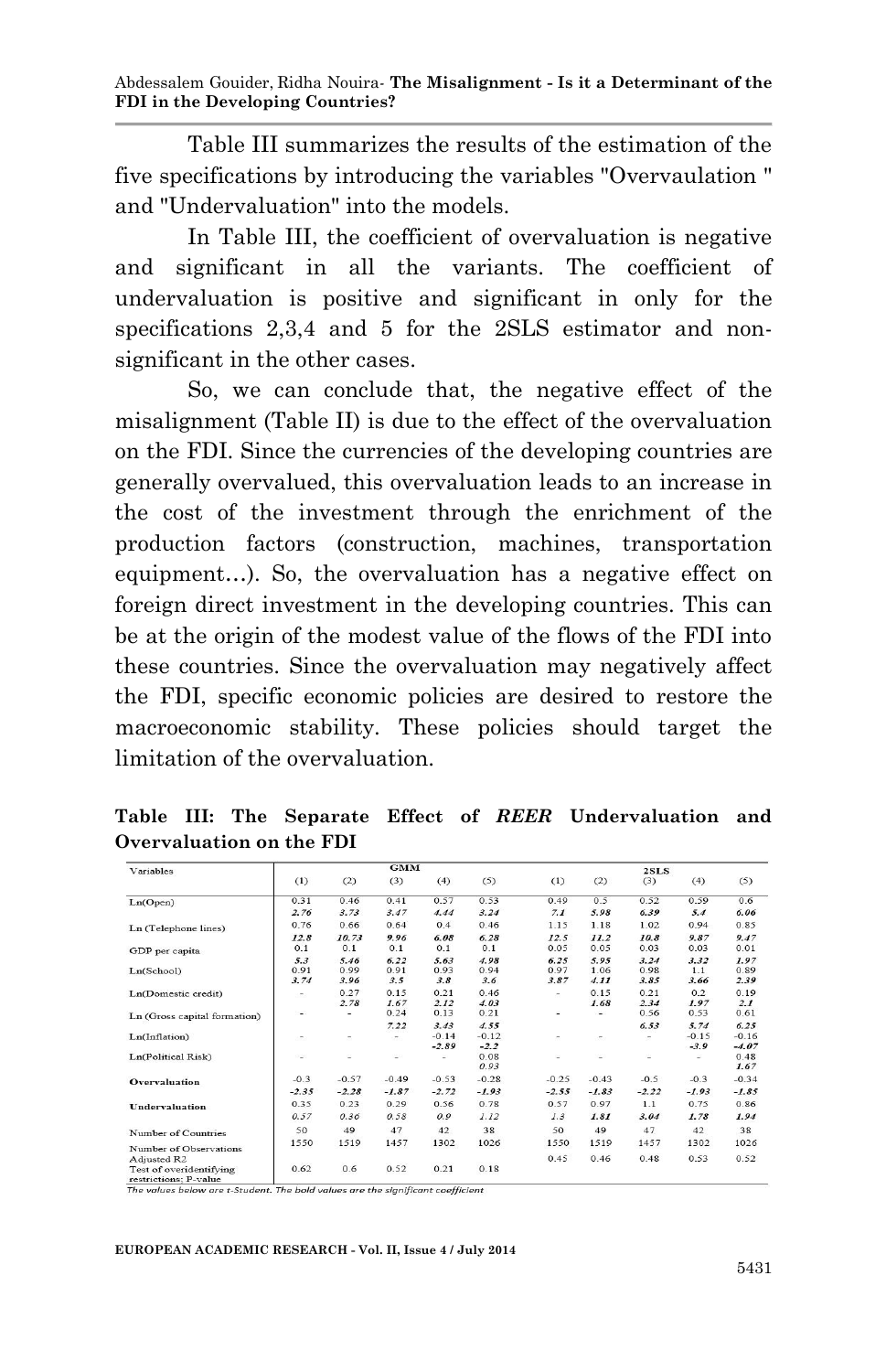An overvaluation (undervaluation) in the previous years can discourage (encourage) foreign investors from investing in the developing countries. To determine the effect of the undervaluation and overvaluation lagged on the flows of the FDI in the developing countries, we estimated the models of the FDI by adding the variables " Overvauation " and "Undervaluation" lagged two and of one year. Table IV summarizes the results of the estimation of the models with the lagged variables "Overvaluation" and "Undervaluation".

The results in Table IV show that the coefficient of overvaluation lagged two year is negative in all the variants and significant in 8 instances out of 10. Overvaluation has a negative effect on the flows of the FDI incomers in the developing countries. Indeed, a 10 % overvaluation in (t-2) year can decrease the FDI incomers between 6 and 9%. However, the coefficient of undervaluation lagged two year is significant and positive for 6 instances out of 10 specifications. Undervaluation lagged two year can encourage foreign investors to invest in the developing countries. Indeed, a 10% undervaluation can increase the flows of the FDI by at least 8%.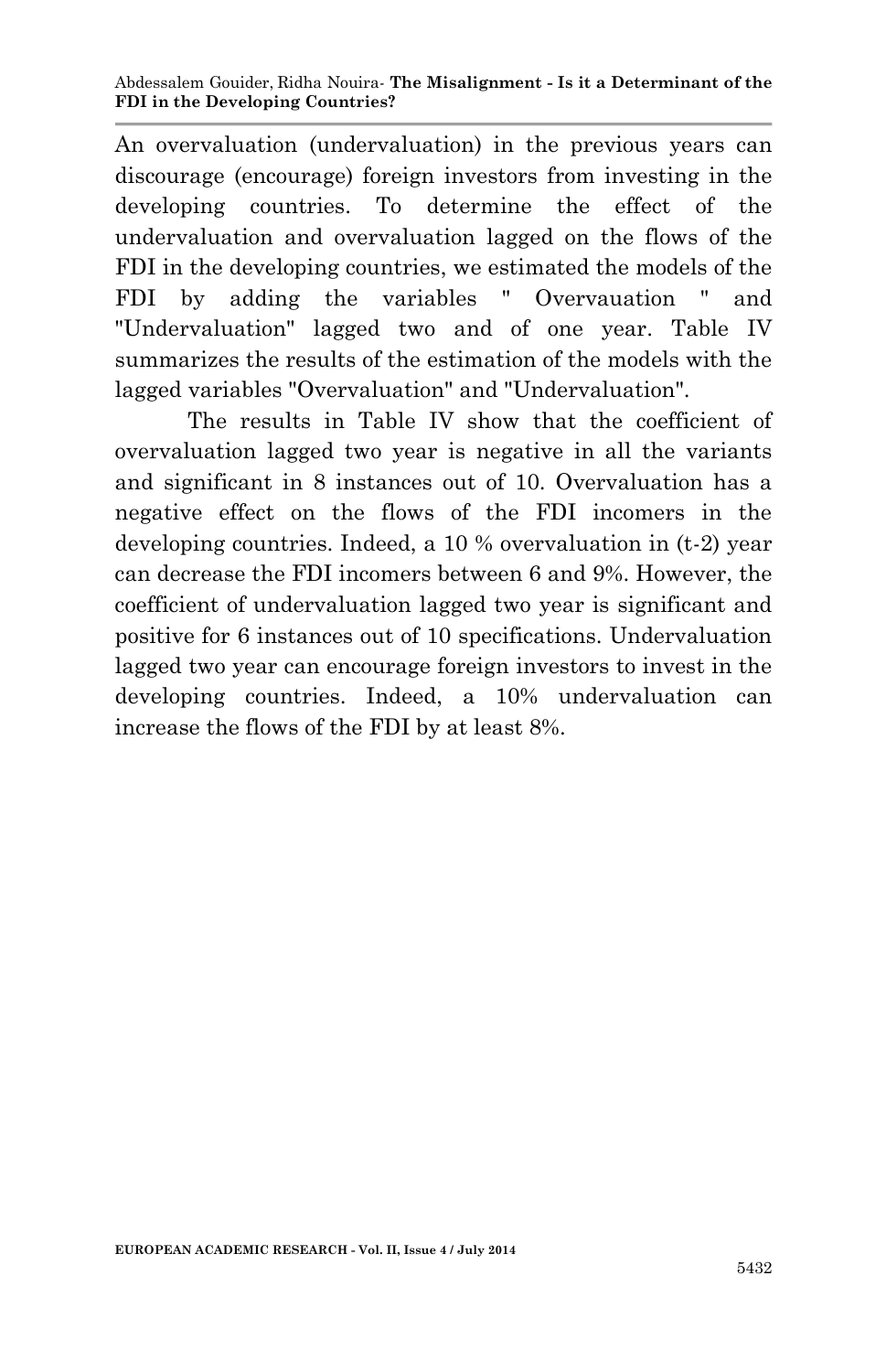|                                                                 |         |                | <b>GMM</b>     |         |         |                          |                          | 2SLS    |         |         |
|-----------------------------------------------------------------|---------|----------------|----------------|---------|---------|--------------------------|--------------------------|---------|---------|---------|
| Variables                                                       | (1)     | (2)            | (3)            | (4)     | (5)     | (1)                      | (2)                      | (3)     | (4)     | (5)     |
| Ln(Open)                                                        | 0.3     | 0.47           | 0.45           | 0.61    | 0.55    | 0.53                     | 0.56                     | 0.54    | 0.57    | 0.6     |
|                                                                 | 2.3     | 3.57           | 3.53           | 4.41    | 3.16    | 6.9                      | 6.11                     | 65      | 5.9     | 5.7     |
| Ln (Telephone lines)                                            | 0.76    | 0.66           | 0.65           | 0.41    | 0.51    | 1.15                     | 1.18                     | 1.04    | 0.94    | 0.76    |
|                                                                 | 12.7    | 10.4           | 9.7            | 6.03    | 6.35    | 9.08                     | 12.9                     | 11.2    | 12.6    | 8.83    |
| GDP per capita                                                  | 0.11    | 0.1            | 0.11           | 0.11    | 0.1     | 0.05                     | 0.05                     | 0.03    | 0.03    | 0.01    |
|                                                                 | 5.43    | 5.3            | 6.49           | 5.49    | 4.31    | 6.05                     | 6.08                     | 3.22    | 3.53    | 2.08    |
| Ln(School)                                                      | 0.84    | 0.94           | 0.86           | 0.91    | 0.81    | 0.95                     | 1.04                     | 0.88    | 1.11    | 0.8     |
|                                                                 | 3.12    | 3.48           | 3.05           | 5.79    | 3.14    | 3.69                     | 3.98                     | 3.38    | 3.5     | 2.28    |
| Ln(Domestic credit)                                             | ×,      | 0.24           | 0.1            | 0.14    | 0.44    | ×                        | 0.21                     | 0.27    | 0.2     | 0.21    |
|                                                                 | ä,      | 2.32           | 1.91           | 1.34    | 2.51    | ù,                       | 2.18                     | 2.78    | 1.41    | 1.87    |
| Ln(Gross capital                                                | ÷       | -              | 0.22           | 0.2     | 0.18    | $\overline{\phantom{m}}$ | ÷                        | 0.5     | 0.48    | 0.61    |
| formation)                                                      |         | $\overline{a}$ | 6.45           | 2.96    | 3.92    | -                        | ÷                        | 5.79    | 5.11    | 6.2     |
| Ln(Inflation)                                                   | ۷       | ٤              | ÷              | $-0.1$  | $-0.2$  | ù,                       | ×,                       | ü       | $-0.15$ | $-0.17$ |
|                                                                 | ÷       | ÷              | ۰              | $-1.93$ | $-1.78$ | $\overline{a}$           | ×.                       | ÷       | $-3.73$ | $-3.98$ |
| Ln(Political Risk)                                              | ×,      | $\overline{a}$ | $\overline{a}$ | Ξ       | 0.24    | ÷                        | $\overline{\phantom{a}}$ | ٠       | ×,      | 0.62    |
|                                                                 | ٤       | i.             | i.             | Ξ       | 0.48    | i.                       | ä,                       | L       | Ξ       | 1.87    |
| Overvaluation                                                   | $-0.03$ | $-0.1$         | $-0.02$        | $-0.39$ | $-0.06$ | $-0.02$                  | $-0.35$                  | $-0.39$ | $-0.09$ | $-0.39$ |
|                                                                 | $-1.7$  | $-0.63$        | $-0.74$        | $-0.94$ | $-0.87$ | $-1.69$                  | $-0.95$                  | $-1.09$ | $-0.85$ | $-1.2$  |
| Overvaluation{1}                                                | $-0.04$ | $-0.28$        | $-0.08$        | $-0.43$ | $-0.25$ | $-0.04$                  | $-0.09$                  | $-0.07$ | $-0.27$ | $-0.04$ |
|                                                                 | $-1.24$ | $-0.27$        | $-0.64$        | $-0.98$ | $-0.76$ | $-0.72$                  | $-0.21$                  | $-0.57$ | $-0.86$ | $-0.79$ |
| Overvaluation{2}                                                | $-0.04$ | $-0.83$        | $-0.78$        | $-0.91$ | $-0.81$ | $-0.06$                  | $-0.63$                  | $-0.6$  | $-0.65$ | $-0.8$  |
|                                                                 | $-1.27$ | $-2.66$        | $-2.85$        | $-4.03$ | $-2.81$ | $-1.54$                  | $-3.42$                  | $-3.56$ | $-3.9$  | $-4.15$ |
| Undervaluation                                                  | 0.01    | 0.23           | 0.07           | 0.87    | 0.11    | 0.45                     | 0.17                     | 0.43    | 0.62    | 0.1     |
|                                                                 | 0.61    | 0.19           | 0.47           | 1.93    | 0.75    | 0.67                     | 0.24                     | 0.64    | 0.94    | 0.89    |
| Undervaluation{1}                                               | 0.7     | 0.21           | 0.35           | 0.91    | 0.56    | 0.93                     | 0.81                     | 0.96    | 1.01    | 0.45    |
|                                                                 | 0.45    | 0.58           | 0.23           | 1.23    | 0.32    | 1.18                     | 0.93                     | 1.14    | 1.48    | 0.98    |
| Undervaluation{2}                                               | 1.01    | 0.2            | 0.28           | 0.25    | 0.89    | 1.4                      | 0.98                     | 0.79    | 0.89    | 1.27    |
|                                                                 | 1.38    | 1.13           | 1.25           | 0.43    | 1.8     | 2.35                     | 1.67                     | 1.74    | 1.91    | 1.9     |
| Number of Countries                                             | 50      | 49             | 47             | 42      | 38      | 50                       | 49                       | 47      | 42      | 38      |
| Number of Observations                                          | 1550    | 1519           | 1457           | 1302    | 1026    | 1550                     | 1519                     | 1457    | 1302    | 1026    |
|                                                                 |         |                |                |         |         | 0.46                     | 0.46                     | 0.49    | 0.55    | 0.56    |
| Adjusted R2<br>Test of overidentifying<br>restrictions: P-value | 0.58    | 0.49           | 0.32           | 0.31    | 0.22    |                          |                          |         |         |         |

**Table IV: The Separate Effect of** *REER* **Lagged Undervaluation and Overvaluation on the FDI**

The values below are t-Student. The bold values are the significant coefficients

So, for the case of the developing countries, then an appreciating overvalued home currency in the (t-2) period can cause a decrease of inbound FDI. Consequently, for the developing countries, we find a negative relationship between an overvaluation lagged two year and inbound FDI. Also, we find that an increase in inbound FDI in the developing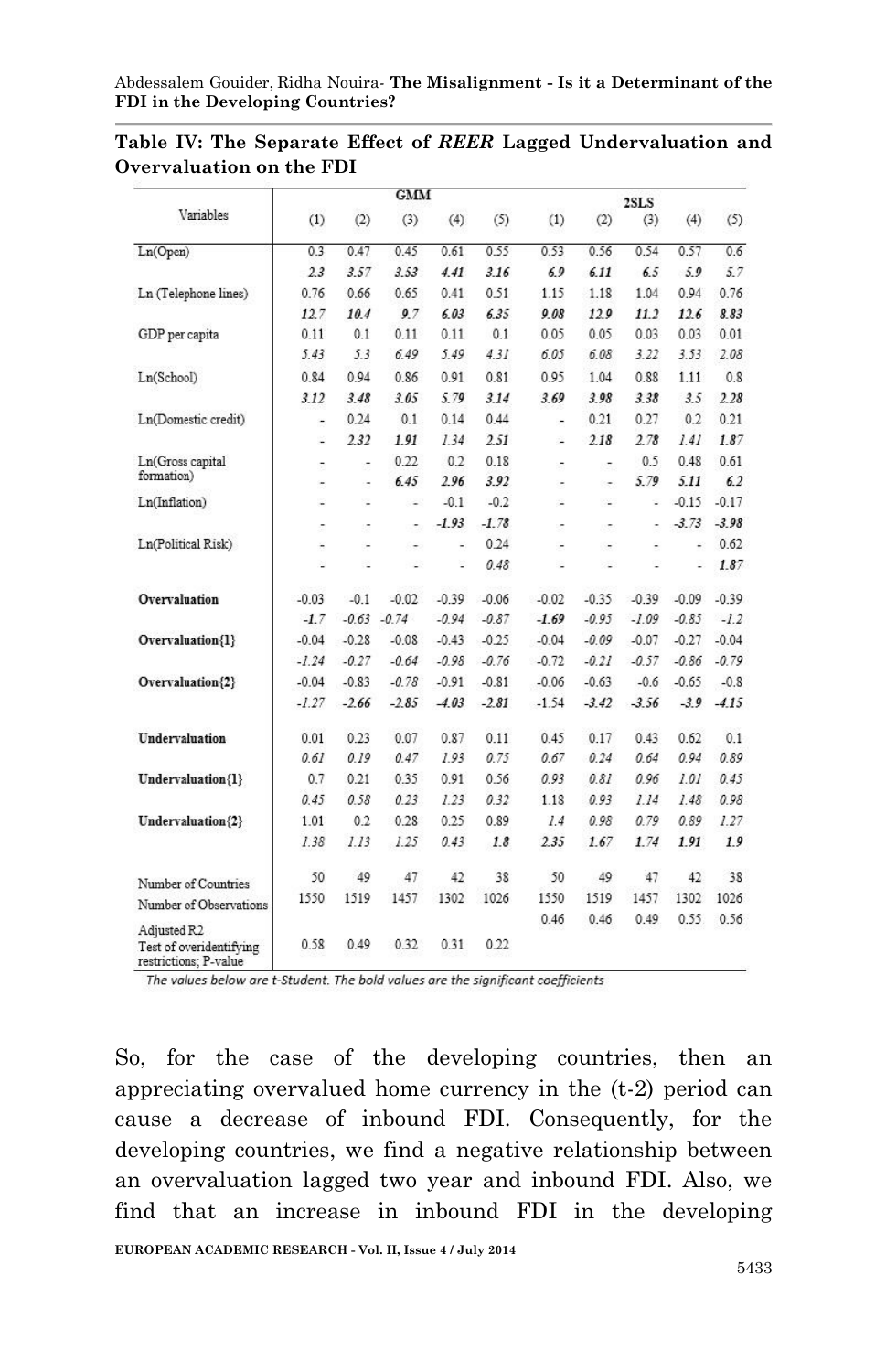countries is related positively to a strengthening of an undervalued home currency in the (t-2) period.

The results show that investors are mainly toward countries with undervalued lagged two years. This supports the positive impact of undervaluation and the negative effect of overvaluation on FDI.

To take into account the persistence dimension, we construct two new variables: Persistent Undervaluation (PersistUnder) and Persistent Overvaluation (PersistOver ). If during the past five years, the exchange rate was always undervalued (overvalued) "PersistUnder" ("PersistOver") takes as a value of the average undervaluation (overvaluation) in the five years. Otherwise, the variable takes the value 0. Table V summarizes the results of the estimation of the five specifications with variables "PersistOver" and "PersistUnder".

Out of the 10 coefficients pertaining to undervaluation in Tables 5, only five are negative and significant. In contrast, the coefficients pertaining to overvaluation are significant and negative in 9 instances out of 10. Therefore, we can conclude that a continuous undervaluation can positively affect the entry of the FDI into these developing countries. This may be explained by the fact that a persistent undervaluation of home currency leaves domestic assets still a bargain for foreign investors. On the other hand, the overvaluation appears to negatively affect the FDI in the developing countries.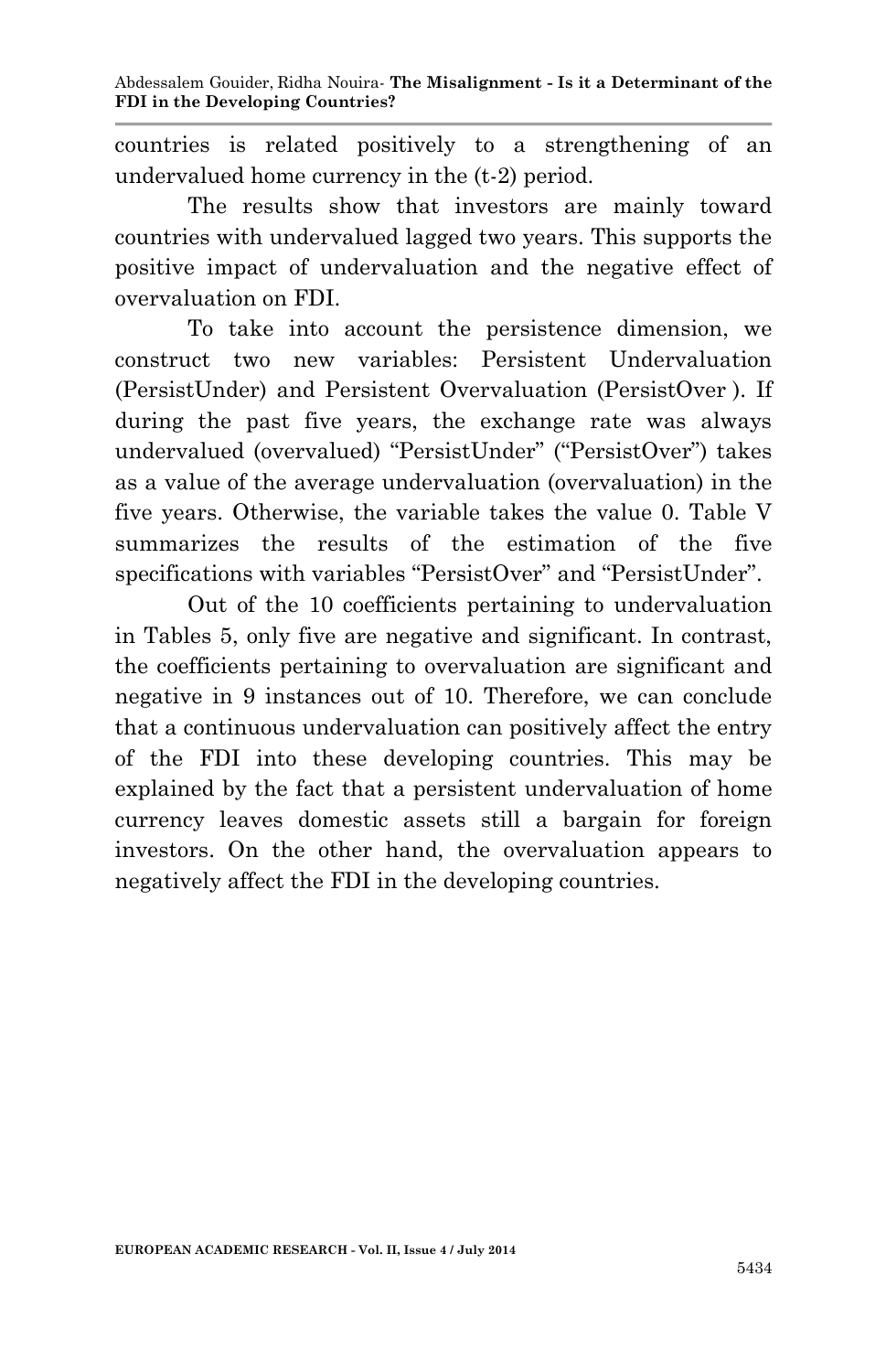|                                                  | <b>GMM</b> |         |         |         |         | 2SLS    |         |         |         |         |  |
|--------------------------------------------------|------------|---------|---------|---------|---------|---------|---------|---------|---------|---------|--|
|                                                  | (1)        | (2)     | (3)     | (4)     | (5)     | (1)     | (2)     | (3)     | (4)     | (5)     |  |
| Variables                                        |            |         |         |         |         |         |         |         |         |         |  |
| Ln(Open)                                         | 0.35       | 0.54    | 0.52    | 0.6     | 0.57    | 0.54    | 0.57    | 0.57    | 0.61    | 0.6     |  |
|                                                  | 3.21       | 4.2     | 4.25    | 4.56    | 3.64    | 6.17    | 6.29    | 6.86    | 6.41    | 6.2     |  |
| Ln(Telephone lines)                              | 0.73       | 0.55    | 0.51    | 0.36    | 0.49    | 1.11    | 1.03    | 0.9     | 0.83    | 0.81    |  |
|                                                  | 8.44       | 8.45    | 7.53    | 5.19    | 6.82    | 8.6     | 9.78    | 10.57   | 10.74   | 9.92    |  |
| GDP per capita                                   | 0.1        | 0.1     | 0.09    | 0.1     | 0.1     | 0.05    | 0.05    | 0.03    | 0.03    | 0.03    |  |
|                                                  | 6.04       | 5.05    | 5.72    | 5.4     | 4.7     | 6.24    | 6.21    | 3.98    | 3.12    | 3.84    |  |
| Ln(School)                                       | 0.9        | 1.33    | 1.4     | 1.4     | 1.1     | 0.89    | 0.88    | 0.59    | 1.02    | 1.01    |  |
|                                                  | 4.4        | 4.93    | 4.98    | 6.21    | 5.3     | 3.57    | 3.16    | 2.09    | 3.08    | 4.91    |  |
| Ln(Domestic credit)                              | ۰          | 0.34    | 0.26    | 0.16    | 0.4     | ۰       | 0.31    | 0.24    | 0.18    | 0.38    |  |
|                                                  |            | 3.61    | 2.7     | 1.67    | 3.65    |         | 1.66    | 1.68    | 1.61    | 2.42    |  |
| Ln (Gross capital formation)                     | ü          | ÷       | 0.23    | 0.12    | 0.19    | z,      |         | 0.56    | 0.48    | 0.57    |  |
|                                                  |            |         | 6.62    | 3.09    | 4.18    |         |         | 6.3     | 5.12    | 5.8     |  |
| Ln(Inflation)                                    | ۰          | ۰       | i.      | $-0.12$ | $-0.11$ | ÷.      | ц       | ù,      | $-0.19$ | $-0.18$ |  |
|                                                  |            |         |         | $-2.57$ | $-1.8$  |         |         |         | $-4.81$ | $-4.65$ |  |
| Ln(Political Risk)                               | ٠          |         |         | ٠       | 0.3     | ٠       | ۰       | ٠       | ٠       | 0.36    |  |
|                                                  |            |         |         |         | 1.6     |         |         |         |         | 1.67    |  |
| <b>Persist Over</b>                              | $-0.01$    | $-0.93$ | $-0.8$  | $-1.05$ | $-1.06$ | $-0.02$ | $-0.57$ | $-0.51$ | $-0.53$ | $-0.64$ |  |
|                                                  | $-1.89$    | $-3.79$ | $-3.29$ | $-4.11$ | $-3.41$ | $-1.56$ | $-2.64$ | $-2.46$ | $-2.94$ | $-3.25$ |  |
| <b>Persist Under</b>                             | 0.5        | 0.83    | 0.8     | 0.75    | 1.1     | 1.01    | 1.1     | 1.11    | 1.6     | 1.6     |  |
|                                                  | 0.87       | 1.22    | 1.16    | 1.13    | 1.79    | 1.28    | 2.6     | 1.96    | 3.01    | 3.12    |  |
| Number of Countries                              | 50         | 49      | 47      | 42      | 38      | 50      | 49      | 47      | 42      | 38      |  |
| Number of Observations                           | 1550       | 1519    | 1457    | 1302    | 1026    | 1550    | 1519    | 1457    | 1302    | 1026    |  |
|                                                  |            |         |         |         |         | 0.4     | 0.41    | 0.47    | 0.51    | 0.53    |  |
| Adjusted R2                                      |            |         |         |         | 0.38    |         |         |         |         |         |  |
| Test of overidentifying<br>restrictions; P-value | 0.26       | 0.43    | 0.37    | 0.26    |         |         |         |         |         |         |  |

**Table V: The Separate Effect of** *REER* **Persistent Undervaluation and Overvaluation on the FDI**

The values below are t-Student. The bold values are the significant coefficients

# **4. Conclusion**

The deep interest a warded today to foreign direct investment is due to its extremely important role as a factor of economic growth and its positive impact on the economies of the developing countries. The FDI acts as a catalyzer of growth and thus development of the economies of the developing countries. To benefit from it, the developing countries need to improve their political, economic and legal environment. Beyond the traditional factors of the FDI attraction, there is another crucial incentive that has been ignored in the literature, namely the misalignment of the real exchange rate. Indeed, it has positive or negative implications on FDI flows: the undervaluation of the currency can attract foreign direct investment while overvaluation may discourage them.

The objective of this paper is to verify if misalignment of the real exchange rate affects the entry of FDI into developing countries. To do this, five specifications were estimated for a sample of 50 developing countries over the period 1980-2010. The misalignment values, calculated by estimating a model of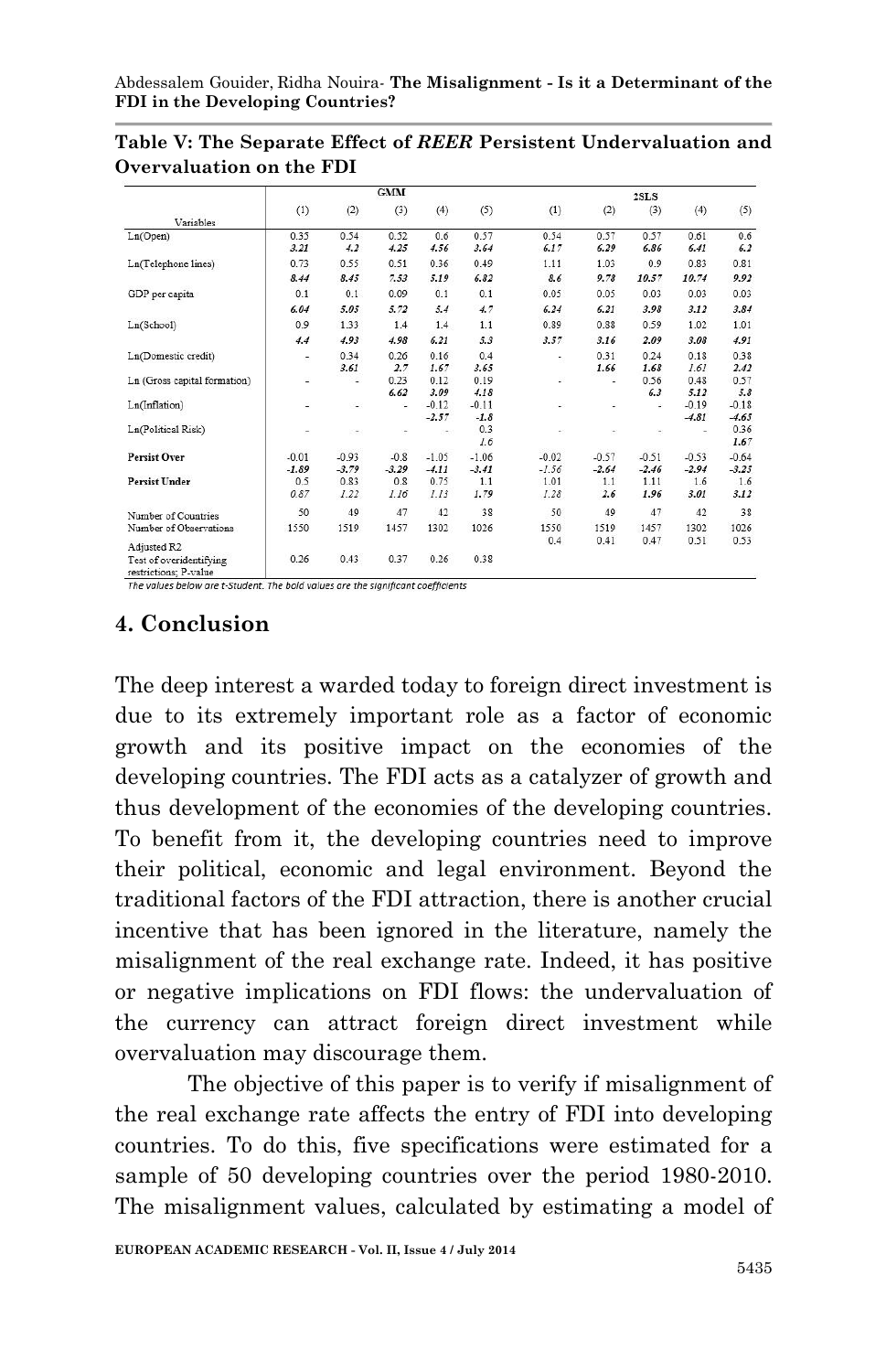Edwards in panel have been introduced in the models of the FDI. The results show, firstly, that misalignment is a major determinant of the FDI in the developing countries. In reality, overvaluation has a negative and significant effect on FDI. Secondly, we demonstrated that the overvaluation and undervaluation delayed by two periods can have a significant effect on the FDI. Delayed overvaluation has a negative effect while delayed undervaluation has a positive effect. Finally, the introduction of the variables "PersistOver" and "PersistUnder" makes as conclude that the persistence of over-or undervaluation has a significant effect on the FDI. In fact, a persistent overvaluation can discourage the FDI inflows to the developing countries whereas a persistent undervaluation encourages it. So, the results support the view that foreign investors are interested in how a currency is overvalued or undervalued.

# **REFERENCES**

- Aitken, B.J., A.E. Harrison, and R.E. Lipsey. 1996. "Wages and Foreign Ownership: A Comparative Study of Mexico, Venezuela and the United States." *Journal of International Economics*, 40 (3-4): 345-71.
- Alkinkube, O. 2003. "Flow of Foreign Direct investment to Hitherto Neglected Developing Countries." Paper presented at the WIDER Conference on 'The New Economy in Development', 2, 23-24 January 2003, Helsinki.
- Asiedu, E. 2002. "On the determinants of foreign direct investment to developing countries: Is Africa different?" *World Development* 30: 107–19.
- Barisone, G., R. Driver and S. Wren-Lewis. 2006. "Are our FEERs Justified?" *Journal of International Money and Finance* 741-759.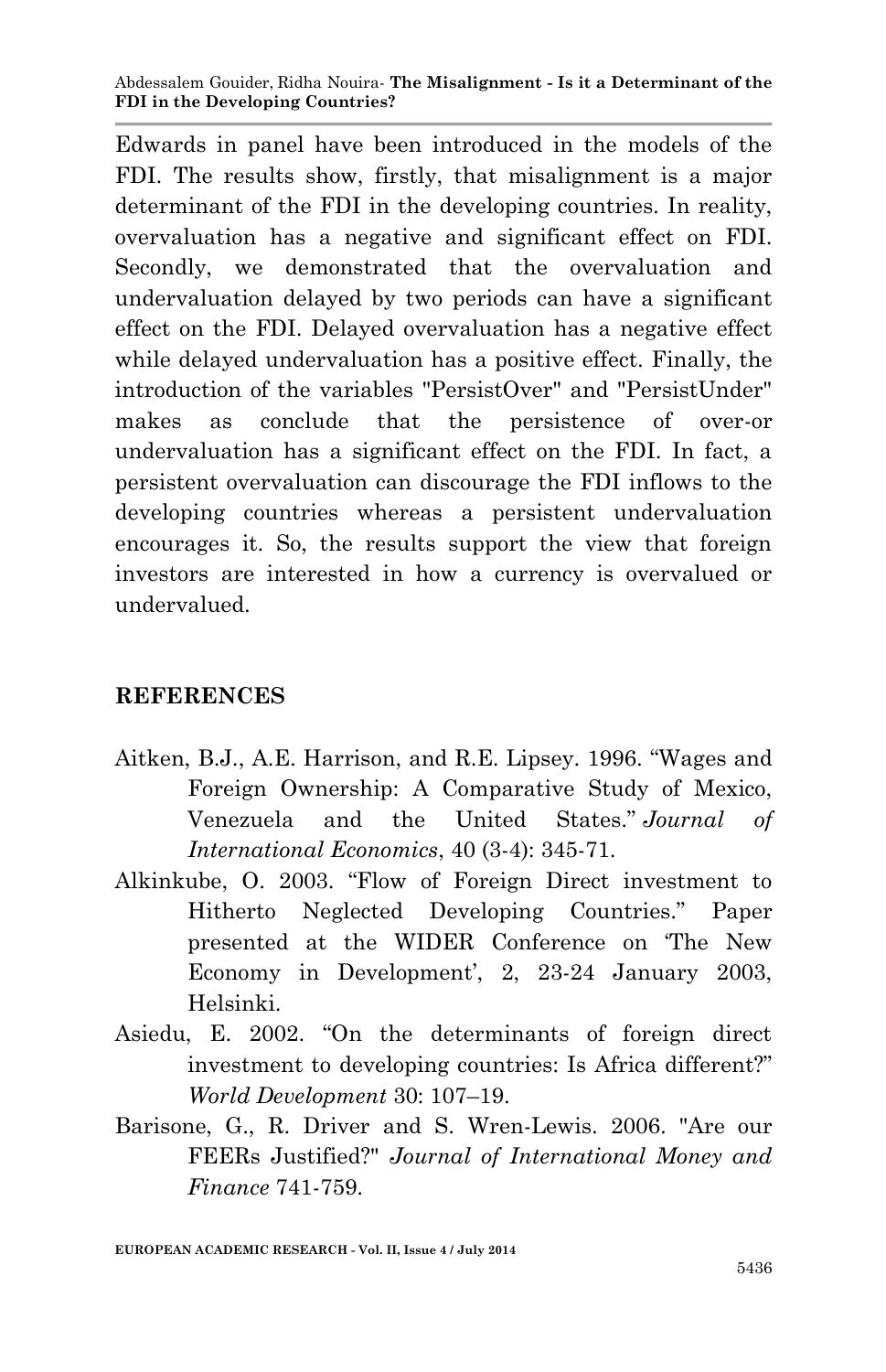- Bénassy-Quéré, A., L. Fontagné, and A. Lahrèche-Révil. 2001. "Exchange-Rate Strategies in the Competition for Attracting Foreign Direct Investment*." Journal of the Japanese and International Economies* 15 : 178-198.
- Blomström, M. and A. Kokko. 2003. "The economics of foreign direct investment incentives." Working Paper 9489, http://www.nber.org/papers/w9489
- Blomström, M. and A. Kokko. 1998. "Multinational Corporations and Spillovers." *Journal of Economic Surveys* 12 (2).
- Billington, N. 1999. "The Location of Foreign Direct Investment: an Empirical Analysis." *Applied Economics*, 31(1): 65-76.
- Chakrabarti, A. 2001. "Determinants of FDI: A Comment on Globalization-Induced Changes and the Role of FDI Policies." Dept. Of Economies, University of Wisconsin, Milwaukee, WI 53201, U.S.A.
- Choi, C. 2003. "Does the internet stimulate inward foreign direct investment?" *Journal of Policy Modeling* (25): 319–26.
- CNUCED, *Rapport sur l'investissement dans le monde*, 2012.
- CNUCED, *World Investment Report*, 2004.
- Deichmann J., S. Karidis and S. Sayek. 2003. "Foreign direct investment in Turkey: Regional determinants." *Applied Economics* 35: 1767–78.
- Domaç, I. and G. Shabisigh. 1999. "Real Exchange Rate Behavior and Economic Growth: Evidence from Egypt, Jordan, Morocco, and Tunisia." IMF Working Paper WP/99/40.
- Dupasquier, C. and P.N. Osajwe. 2006. "Foreign direct investment in Africa: Performance, challenges, and responsibilities." *Journal of Asian Economics* 17 (2): 241- 60.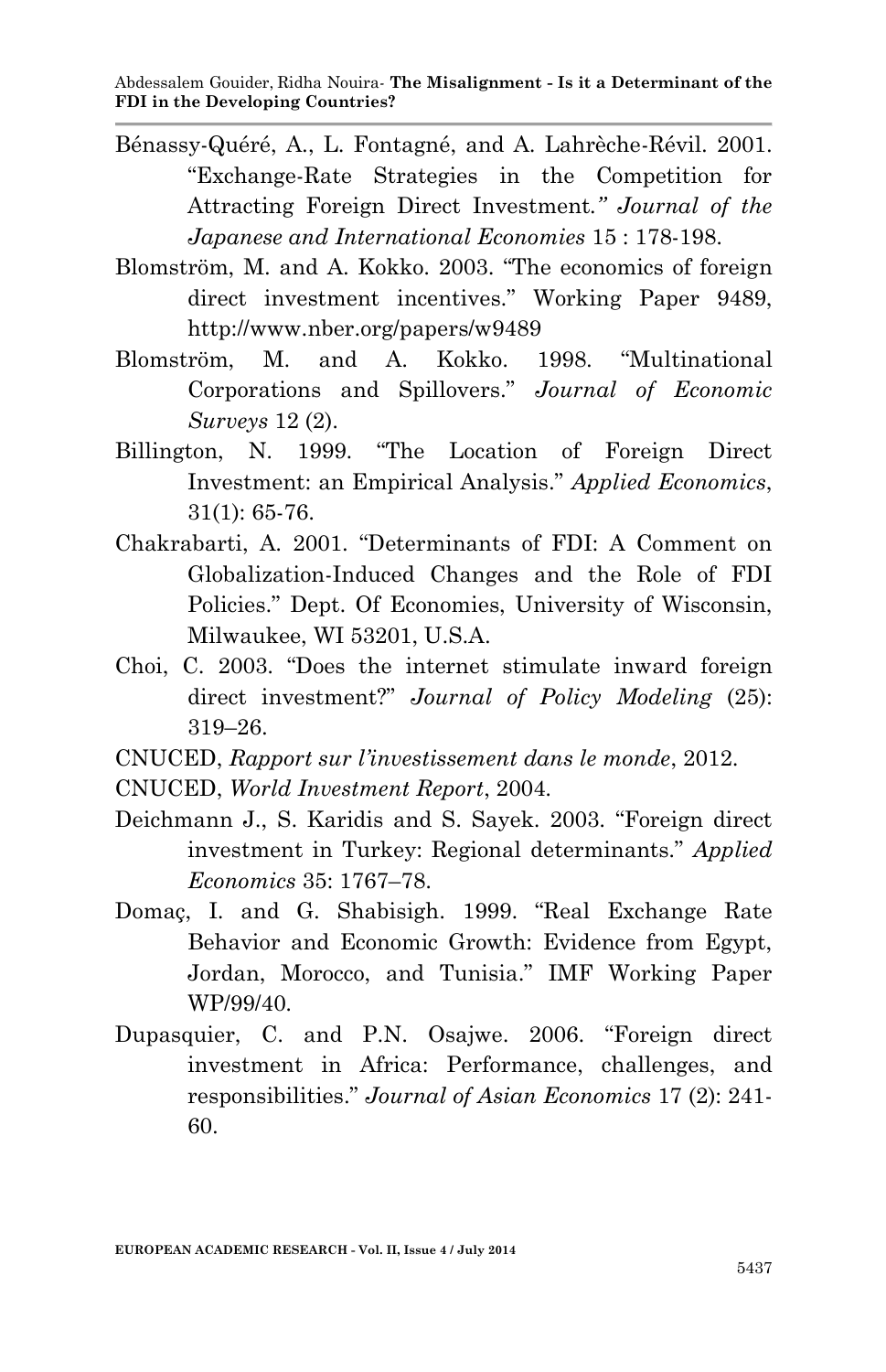- Edwards, S. 1986. "Real Exchange Rate Variability: An Empirical Analysis of the Developing Countries case." NBER Working paper No.1930
- Edwards, S. 1989a. "Exchange Rate Misalignment in Developing Countries." *The World Bank Research Observer*, 4 (1): 3-21, Washington DC.
- Edwards, S. 1989b. *Real exchange Rates, Devaluation and adjustment: Exchange Rate Policy in Developing Countries.* Cambridge, Massachusetts: MIT Press.
- Edwards, S. 1994. ''Real and monetary determinants of real exchange rate behavior: Theory and evidence from developing countries." In *Estimating Equilibrium Exchange Rates,* edited by J. Williamson, Washington, D.C.: Institute for International Economics.
- Edwards, S. 1998. "The Mexican Peso Crisis: How Much Did We Know? When Did We Know It?" NBER WP 6334.
- Fedderke, J. W. and A. T. Romm. 2006. ''Growth Impact and Determinants of Foreign Direct Investment into South Africa 1956–2003.'' *Economic Modelling* 23: 738–60.
- Feenestra, R. and J. Markusen. 1994. "Accounting for Growth with New Inputs.'' *International Economic Review* 35: 429-47.
- Gastanaga, V., J. Nugent and B. Pashamiova. 1998. ''Host Country Reforms and FDI Inflows: How Much Difference Do They Make?'' *World Development* 26(7): 1299-1314.
- Grossmann, A., M.W. Simpson and C.J. Brown. 2008. ''The impact of deviation from relative purchasing power parity equilibrium on U.S. foreign direct investment.'' *The Quarterly Review of Economics and Finance*.
- Hailu, Z.A. 2010. ''Impact of Foreign Direct Investment on Trade of African Countries.'' *International Journal of Economics and Finance* 2: 122-33.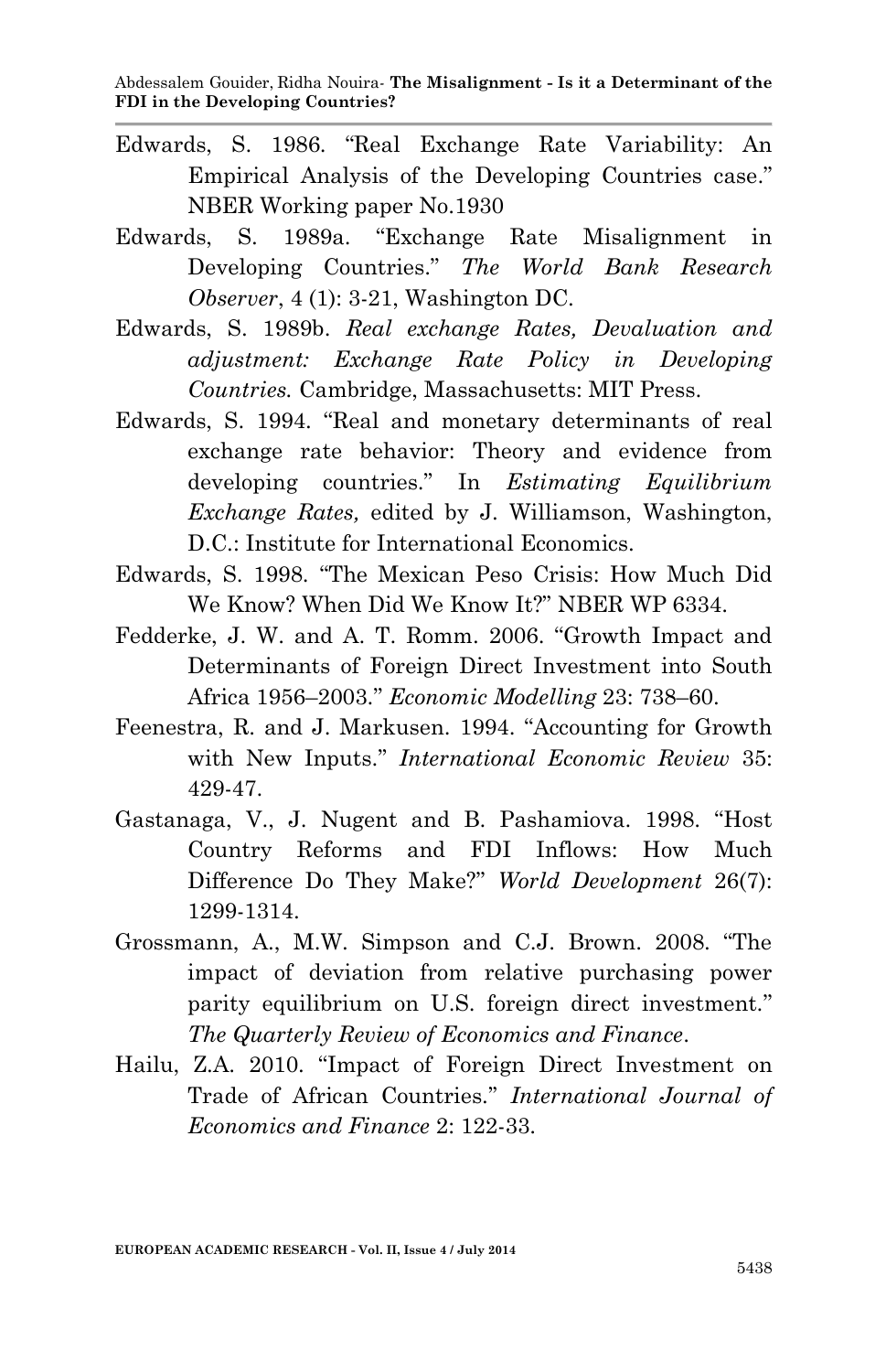- Hansen B.E., 1992. "Tests for parameter instability in regression with I (1) process.'' *Journal of Business and Economic Statistics* 10: 321-35.
- James B. Ang. 2008. ''Determinants of foreign direct investment in Malaysia.'' *Journal of Policy Modeling* 30: 185–89.
- Kao, C., M-H. Chiang and B. Chen. 1999. ''International R&D Spillovers: An Application of Estimation and Inference in Panel Cointegration.'' *Oxford Bulletin of Economics and Statistics*, Special issue: 691-709.
- Lee, B. and B. Min. 2011. "Exchange rates and FDI strategies of multinational enterprises." *Pacific-Basin Finance Journal* 19(5): 586-603.
- Leitão, N.C., and H.C. Faustino. 2010. ''Determinants of Foreign Direct Investment in Portugal.'' *Journal of Applied Business and Economics* 11(3).
- Metwally, M.M. 2004. ''Impact of EU FDI on Economic Growth in Middle Eastern Countries.'' *European Business Review* 16(4): 381-89.
- Mongardini, J. 1998. ''Estimating Egypt's Equilibrium Real Exchange Rate.'' IMF Working Paper WP/98/5.
- Moosa, I.A. 2008. ''The Determinants of Foreign Direct Investment in MENA Countries: an Extreme Bounde Analysis.'' *Applied Economics Letters* 16 (15): 1559-63.
- Morrissey O. and D.W. TeVelde. 2003. ''Do Workers in Africa get a Wage Premium if employed in Firms owned by Foreigners?'' *Journal of African Economies* 12 (1): 41-73.
- Nouira, R., P. Plane and K. Sekkat. 2011. ''Exchange Rate Undervaluation and Manufactured Exports: A Deliberate Strategy?'' *Journal of Comparative Economics* 39: 584–601.
- Nouira, R. and K. Sekkat. 2012. "Desperately seeking the positive impact of undervaluation on growth.'' *Journal of Macroeconomics* 34: 537–52.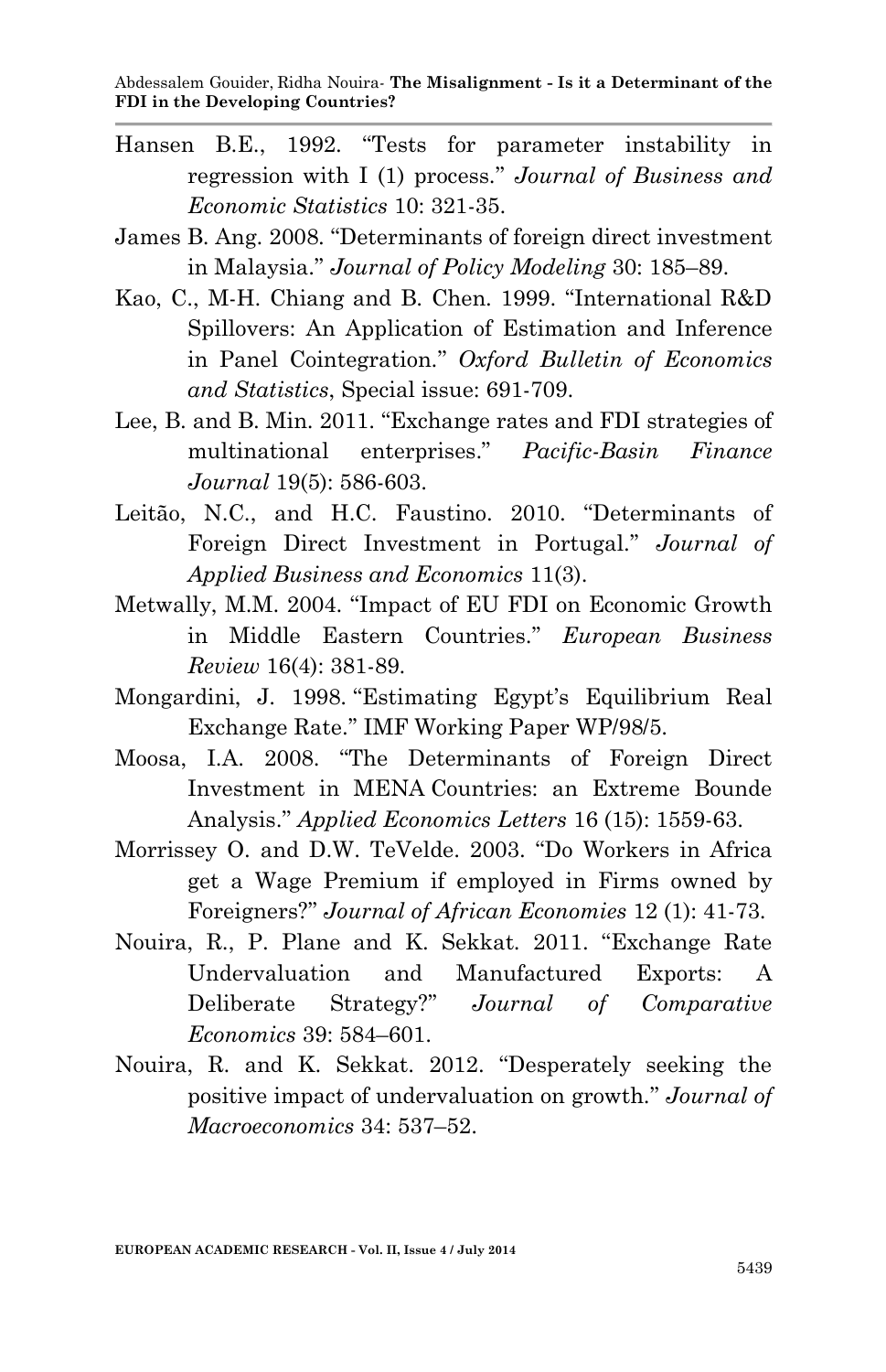- Schneider, F. and B.S. Frey. 1985. "Economic and Political Determinants of Foreign Direct Investment.'' *World Development* 13 (2): 161-75.
- Pedroni, P. 2000. ''PPP Tests in Cointegrated Panels.'' *Indiana University Working Papers*.
- Pedroni, P. 2004. "Panel Cointegration Asymptotic and Finite Sample Properties of Pooled Time Series Tests with an Application to the PPP Hypothesis.'' *Econometric Theory* 20: 597-625.
- Pesaran, M.H. 2007. ''A Simple Panel Unit Root Test in the Presence of Cross Section Dependence.'' *Journal of Applied Econometrics* 22: 265-312.
- Soydemir G. and A. Grossmann. 2006. "The Impact of Productivity Adjusted Deviations from PPP on the U.S. Inbound FDI: Evidence from Japan, U.K. and Germany.'' *Journal of Economics and Finance* 30: 140-54.
- Wei, S. 2000. "How Taxing is Corruption on International Investors.'' *The Review of Economics and Statistics* 82 (1): 1-11.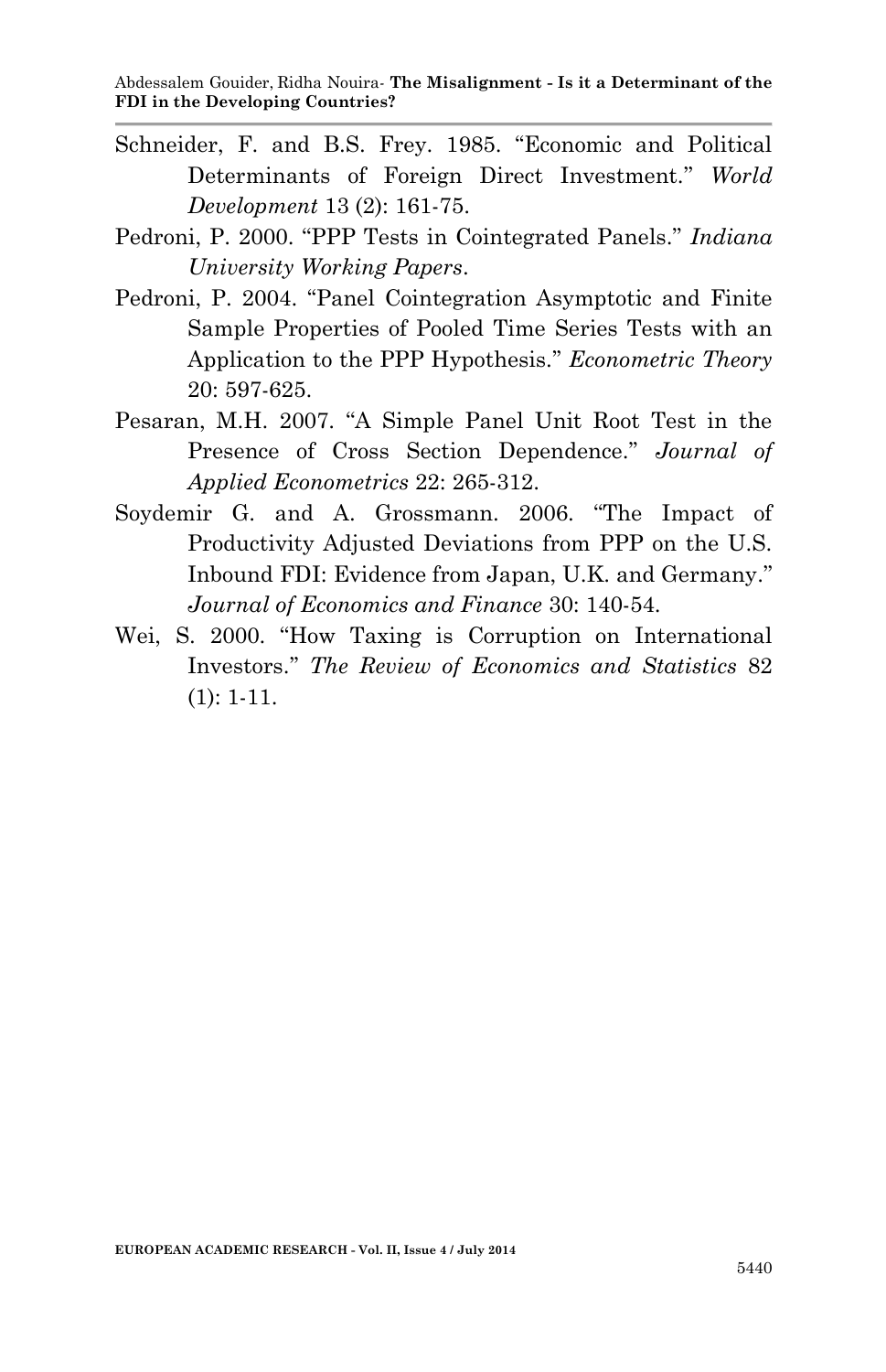## **Appendix:**

| Africa        | Latin America | Asia        |
|---------------|---------------|-------------|
| Algeria       | Argentina     | China       |
| Benin         | Bolivia       | Iran        |
| Burkina-Faso  | Brazil        | Thailand    |
| Cameroon      | Columbia      | Pakistan    |
| Chad          | Costa-Rica    | India       |
| Comoros       | Ecuador       | Philippines |
| Congo, Rep    | Mexico        | Malaysia    |
| Cote d»Ivoire | Paraguay      | Jordan      |
| Egypt         | Venezuela     | Syria       |
| Gabon         | Haiti         |             |
| Gambia        | Honduras      |             |
| Ghana         | Panama        |             |
| Guatemala     | Uruguay       |             |
| Guinea-Bissau | Chile         |             |
| Kenya         |               |             |
| Lesotho       |               |             |
| Madagascar    |               |             |
| Malawi        |               |             |
| Mali          |               |             |
| Mauritania    |               |             |
| Mauritius     |               |             |
| Morocco       |               |             |
| Niger         |               |             |
| Panama        |               |             |
| Rwanda        |               |             |
| Senegal       |               |             |
| Sierra-Leone  |               |             |
| Sri Lanka     |               |             |
| Swaziland     |               |             |

**Appendix A: Countries in the Sample Used to Compute the EREER**

|  | Appendix B: Countries in the Sample Used to estimate the |  |  |  |  |
|--|----------------------------------------------------------|--|--|--|--|
|  | specification $1,2,3,4$ and 5                            |  |  |  |  |

| Specification | Specification | Specification | Specification | Specification |
|---------------|---------------|---------------|---------------|---------------|
|               | 2             | 3             | 4             | 5             |
| Algeria       | Algeria       | Algeria       | Algeria       | Algeria       |
| Argentina     | Argentina     | Columbia      | Argentina     | Argentina     |
| Benin         | Benin         | Benin         | Bolivia       | Bolivia       |
| Bolivia       | Bolivia       | Costa-Rica    | Brazil        | Brazil        |
| Brazil        | Brazil        | Ecuador       | Burkina-Faso  | Burkina-Faso  |
| Burkina-Faso  | Burkina-Faso  | Burkina-Faso  | Cameroon      | Cameroon      |
| Cameroon      | Cameroon      | Cameroon      | Chad          | China         |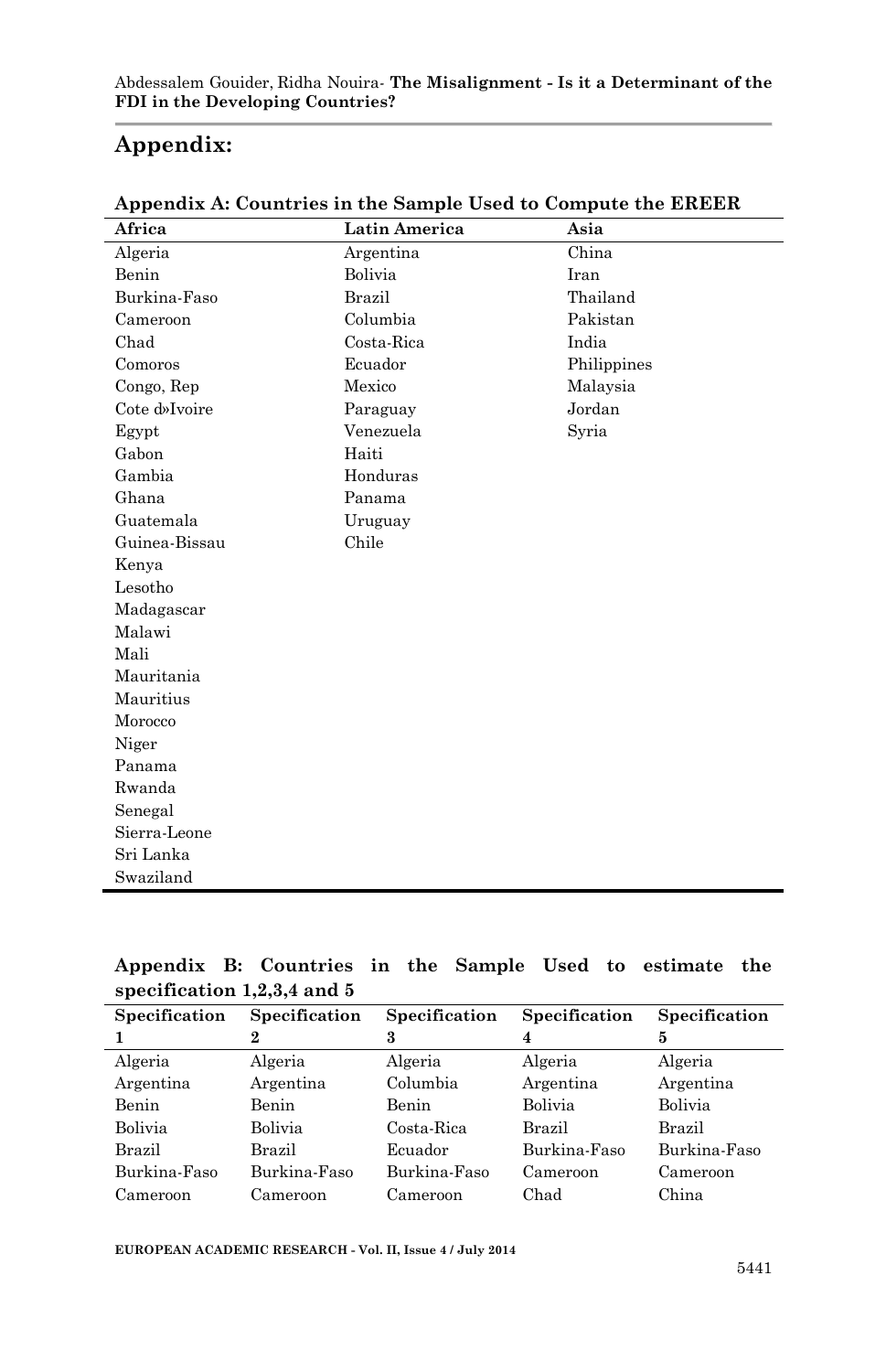| Chad          | Chad          | Chad          | China         | Columbia      |
|---------------|---------------|---------------|---------------|---------------|
| Chile         | Chile         | Thailand      | Columbia      | Congo, Rep    |
| China         | China         | Pakistan      | Congo, Rep    | Costa-Rica    |
| Columbia      | Columbia      | Mexico        | Costa Rica    | Cote d»Ivoire |
| Comoros       | Comoros       | Comoros       | Cote d»Ivoire | Ecuador       |
| Congo, Rep    | Congo, Rep    | Congo, Rep    | Ecuador       | Egypt         |
| Costa Rica    | Costa-Rica    | Paraguay      | Egypt         | Gabon         |
| Cote d»Ivoire | Cote d»Ivoire | Cote d»Ivoire | Gabon         | Gambia        |
| Ecuador       | Ecuador       | Venezuela     | Gambia        | Ghana         |
| Egypt         | Egypt         | Egypt         | Ghana         | Guatemala     |
| Gabon         | Gabon         | Gabon         | Guatemala     | Honduras      |
| Gambia        | Gambia        | Gambia        | Honduras      | India         |
| Ghana         | Ghana         | Ghana         | India         | Iran          |
| Guatemala     | Guatemala     | Guatemala     | Iran          | Jordan        |
| Honduras      | Honduras      | Chile         | Jordan        | Kenya         |
| India         | India         | Jordan        | Kenya         | Madagascar    |
| Iran          | Iran          | India         | Lesotho       | Malawi        |
| Jordan        | Jordan        |               | Madagascar    | Malaysia      |
| Kenya         | Kenva         | Kenya         | Malawi        | Mexico        |
| Lesotho       | Lesotho       | Lesotho       | Malaysia      | Morocco       |
| Madagascar    | Madagascar    | Madagascar    | Mauritius     | Niger         |
| Malawi        | Malawi        | Malawi        | Mexico        | Pakistan      |
| Malaysia      | Malaysia      |               | Morocco       | Panama        |
| Mali          | Mali          | Mali          | Niger         | Panama        |
| Mauritania    | Mauritius     | Mauritius     | Pakistan      | Paraguay      |
| Mauritius     | Mexico        | Morocco       | Panama        | Philippines   |
| Mexico        | Morocco       | Honduras      | Panama        | Senegal       |
| Morocco       | Niger         | Niger         | Paraguay      | Sri Lanka     |
| Niger         | Pakistan      | Panama        | Philippines   | Syria         |
| Pakistan      | Panama        | Malaysia      | Senegal       | Thailand      |
| Panama        | Panama        | Senegal       | Sri Lanka     | Uruguay       |
| Panama        | Paraguay      | China         | Swaziland     |               |
| Paraguay      | Philippines   | Panama        | Syria         |               |
| Philippines   | Rwanda        | Svria         | Thailand      |               |
| Rwanda        | Senegal       | Sri Lanka     | Uruguay       |               |
| Senegal       | Sierra-Leone  | Swaziland     |               |               |
| Sierra-Leone  | Sri Lanka     | Argentina     |               |               |
| Sri Lanka     | Swaziland     | Bolivia       |               |               |
| Swaziland     | Syria         | Brazil        |               |               |
| Thailand      | Thailand      | Philippines   |               |               |
| Uruguay       | Uruguay       | Iran          |               |               |
| Venezuela     | Venezuela     | Uruguay       |               |               |
| Syria         |               |               |               |               |